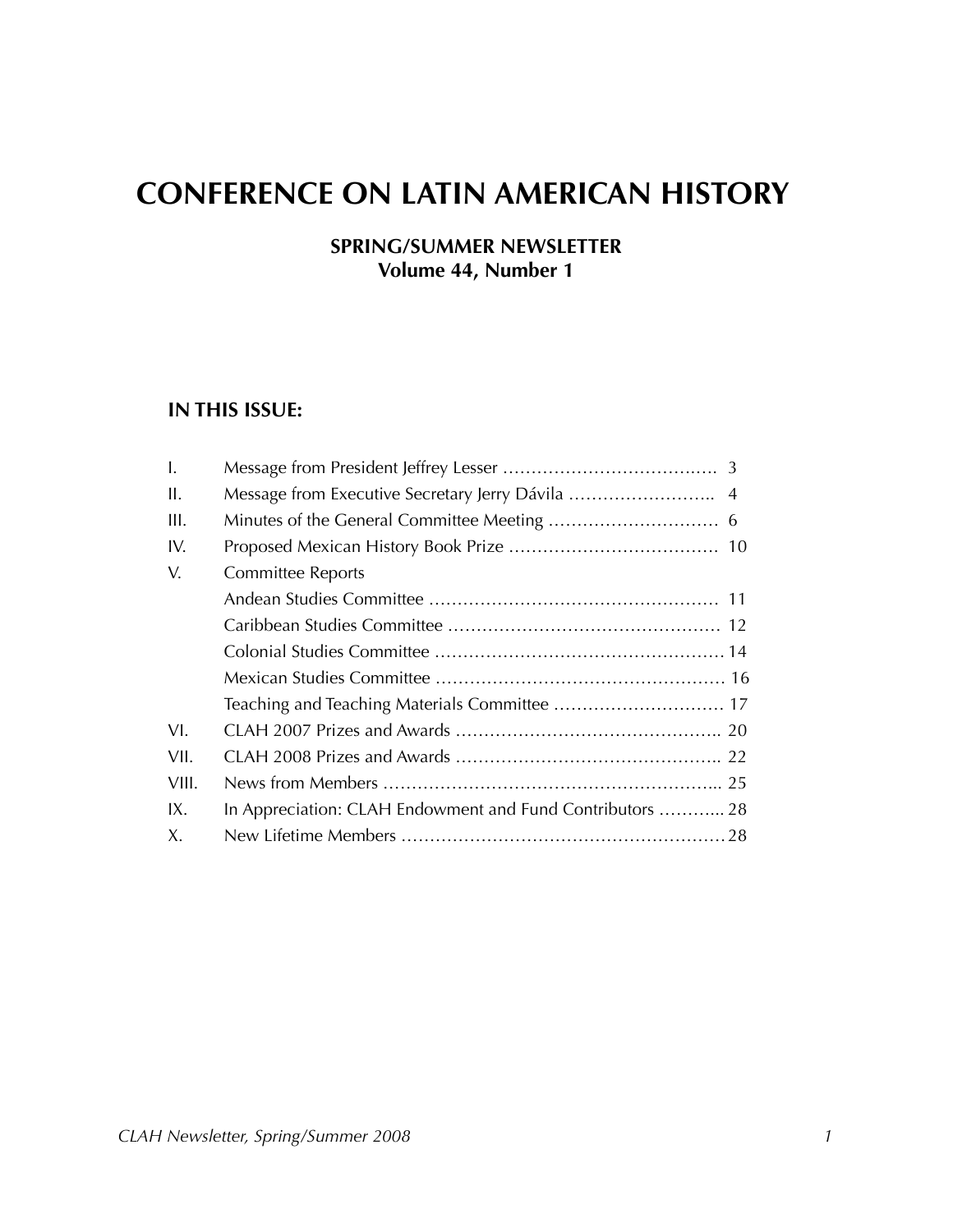### **2008 CLAH OFFICERS AND COMMITTEES**

*Executive Committee: Andean Studies:* President: Jeffrey Lesser Jane Mangan, Chair Vice President: Mary Kay Vaughan Kimberly Gauderman, Secretary Past President: Mark Wasserman Executive Secretary: Jerry Dávila *Borderlands/Frontiers:*

Ada Ferrer (2007-2008) Hendrick Kraay (2007-2008) *Brazilian Studies:* Christine Hunefeldt (2008-2009) Todd Diacon, Chair Ben Vinson III (2008-2009) Judy Bieber, Secretary

*Ex-Officio Members: Caribbean Studies:* HAHR Editors: Sarah Franklin, Chair George Reid Andrews, Alejandro de la Fuente Lara Putnam, Secretary and Lara Putnam *The Americas* Editor: *Central American Studies:*  Donald Stevens **Robinson Herrera**, Chair H-LatAm Editors: Jordana Dym, Secretary Michael Innis-Jiménez, Dennis Hidalgo

2*009 Program Committee Colonial Studies:* Frank McCann **Jovita Baber, Secretary** Bianca Premo

*Nominating Committee* Nicola Foote, Chair Barbara Tenenbaum, Chair *Lina del Castillo*, Secretary Linda Salvucci Joel Wolfe *Mexican Studies*

General Committee **Committee Committee** Regional/Topical Committees

Kristine Huffine, Chair *Elected Members: José Refúgio de la Torre Curiel*, Secretary

Chile-Rio de la Plata Studies: Oscar Chamosa, Chair Standing Committees and a standing Committees and a standing Committees and a standing of the standing of the standing of the standing of the standing of the standing of the standing of the standing of the standing of the

Matt Childs, Chair **Catherine Komisaruk, Chair** Catherine Komisaruk, Chair

*Gran Colombia Studies:*

Chris Boyer, Chair Susie Porter, Secretary

*Teaching and Teaching Materials:* Erin O'Connor, Chair Kirk Shaffer, Secretary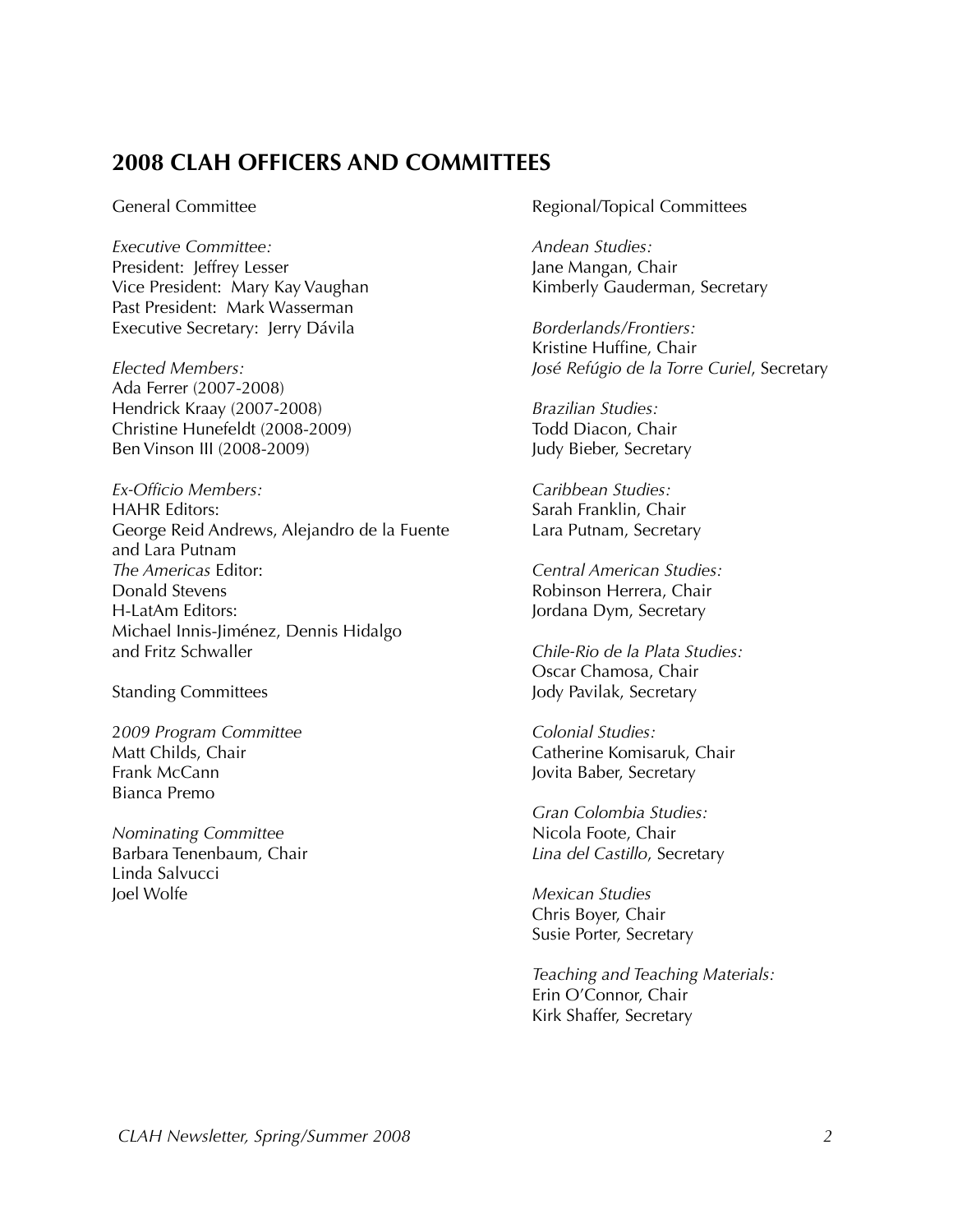### **I. MESSAGE FROM PRESIDENT JEFFREY LESSER**

What a great CLAH meeting! In addition to Distinguished Service Award winner William B. Taylor's inspiring speech, we had a record number of panels and attendees at both the lunch and the cocktail party. Among the other highlights was CLAH's "loan" of Barbara Weinstein to the AHA where she presided over that meeting and the award of the first Elinor Melville Prize, named in memory of our long-time colleague. CLAH members. This will be most noticeable in Jerry Dávila's presentation of a formal budget for

The General Committee meeting was particularly productive this year. We are working, with the help of John Schwaller, on a careful financial plan to manage our solid resources to bring the most benefits to CLAH members. This will be most noticeable in Jerry Dávila's presentation of a formal budget for approval at the next EC meeting.



I was pleased to see the growing number of graduate

students participating in all aspects of the CLAH meeting. This is a result of the EC's continuing commitment to keeping graduate student memberships low, to subsidize graduate student participation in the luncheon, and to encourage graduate students to present papers. Four excellent Scobie Prize winners were chosen by last year's committee of Silvia Arrom (chair), Steven Topik and Justin Wolfe. I know everyone congratulates Brigitte Cairus (York University), Sarah Jaffe (Tulane University), Brad Lange (Emory University) and Andrea Vicente (Michigan State University) on the high quality of their proposals. Please encourage graduate students to apply for next year's Scobie Awards which have a deadline of April 3, 2008.

We have also begun the process of electing a Vice-President (President-Elect) and filling two positions on the General Committee. The new Vice-President will succeed Mary Kay Vaughan whose term begins immediately following the next CLAH meeting. Please send your suggestions for all three positions to the Nominating Committee of Barbara Tenenbaum (Chair), Joel Wolfe and Linda Salvucci.

Finally I know that the entire CLAH membership joins me in thanking Jerry Dávila for organizing a wonderful conference.

With best wishes for a fine rest of the academic year,

Jeffrey Lesser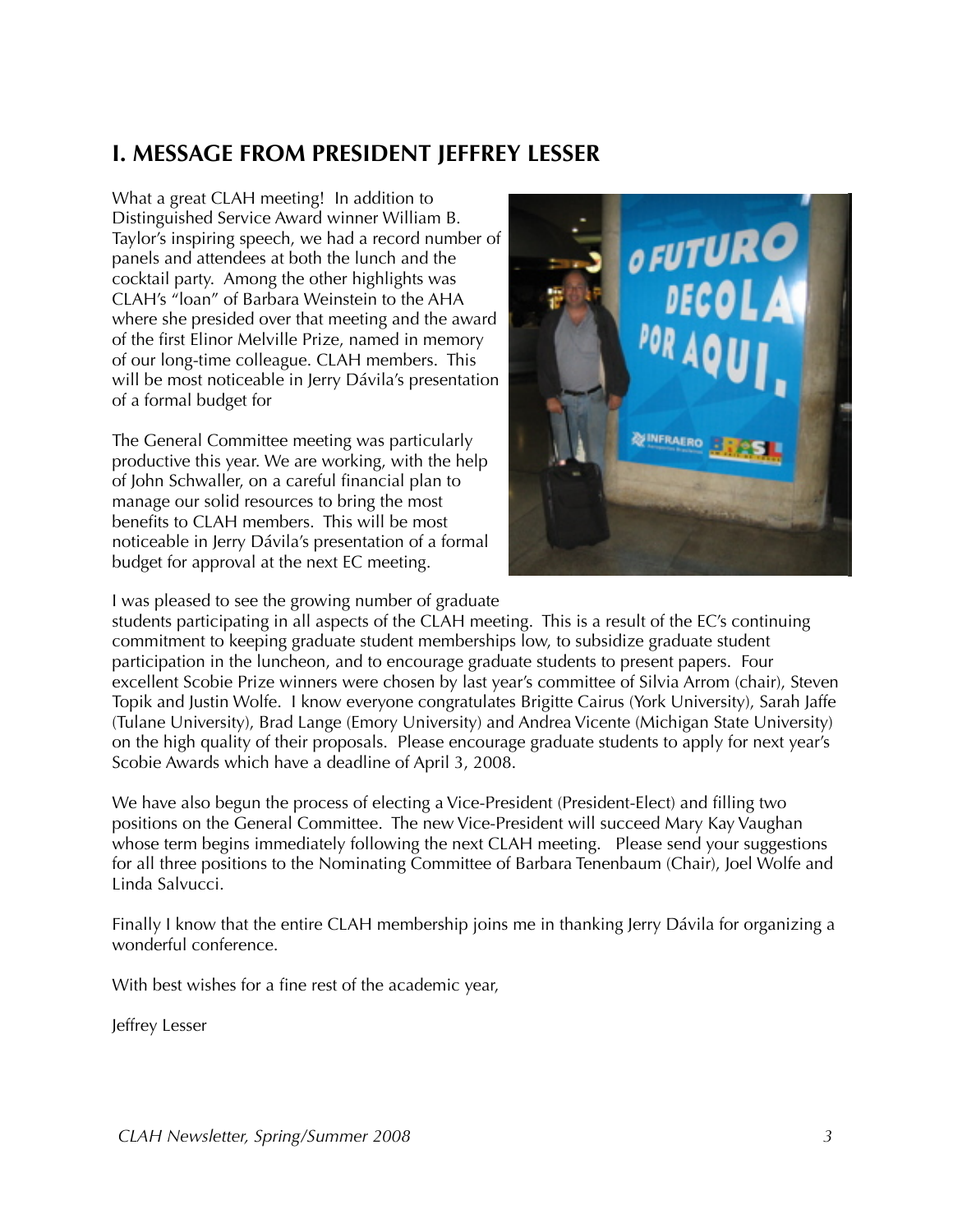# **II. MESSAGE FROM EXECUTIVE SECRETARY JERRY DÁVILA**



We are already at work making preparations for the forthcoming conference in New York City. Having the American Historical Association meet in New York poses some particular challenges that the AHA, the CLAH and our Program Committee have been contending with. The main one involves the dates for the meeting, since the AHA will be held from Friday, January 2 through Monday, January 5, 2009. In other words, the whole meeting is shifted by a day, and both Friday and Monday will be full meeting days. Otherwise, conference participants would have faced exorbitant rates over the New Years' holiday.

I am pleased to report that the Program Committee has received an especially large number of proposals for the New York meeting. I want to thank this year's Program Committee, Matt Childs (Chair), Bianca Premo and Frank McCann for their great work generating and evaluating session proposals. Together

with the AHA Program Committee and staff, we will work to find the flexibility to accommodate as many CLAH panels as possible. Please note, however, that the meeting space at the hotels in New York will be tighter than in previous years, both in terms of the number of rooms and in terms of their size.

We have most of completed the transition of the Secretariat to UNC-Charlotte. One of the outstanding items on our agenda is the redesign of the website. The new version of the site will go live in the coming months, and one important change is elimination of password protection to access the member directory. **If you would like your contact information not to appear, please let us know.** The online newsletter that you are reading is saving the organization over \$2,500! We still send paper newsletters and member directories to those members who have requested them as well as to member libraries.

The General Committee has approved new guidelines for the CLAH operating budget and for managing the CLAH endowment. The details are described in the draft General Committee minutes that follow this message. The highlights points are:

•Establishing a November 1 fiscal year;

•Establishing a 3-year average for the market value of the CLAH endowment and annually drawing 4% of the endowment to pay for CLAH prizes;

•Arrange to have dividends from the CLAH endowment transferred to the CLAH general account;

•Designate a threshold for gifts: small gifts would go to the general account and be applied to the cost of prizes for the current year, and large gifts would be transferred to the endowment;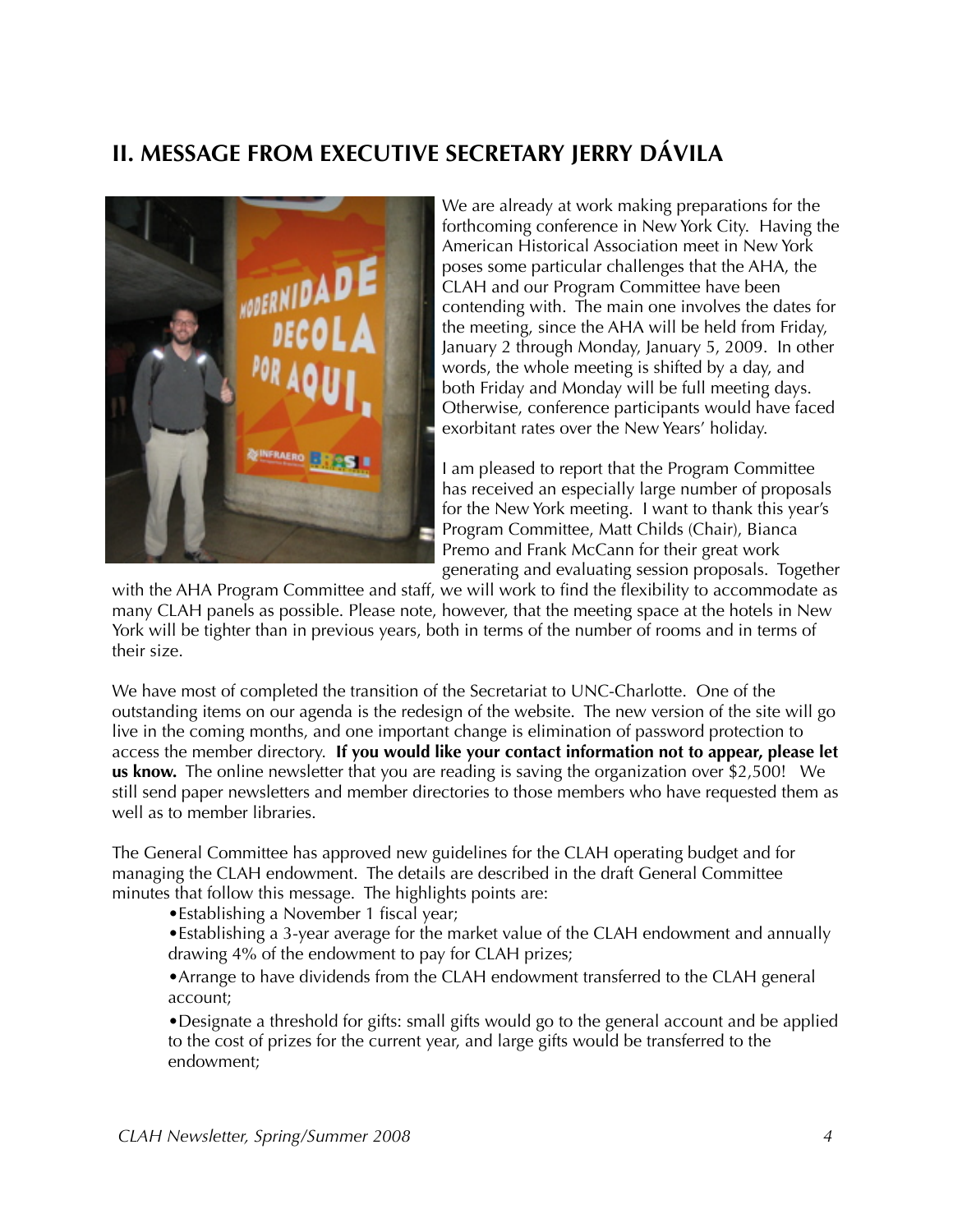•Requiring that the CLAH Secretariat begin to submit an annual budget to the General Committee.

These changes will make both increase the ability of the CLAH to plan financially, and increases financial oversight by the General Committee. I especially want to thank Jeffrey Lesser and Fritz Schwaller for their time and insights over the months before the General Committee meeting that led to the development of this financial plan.

The General Committee also recognized the benefits of creating a Mexican History prize, similar to the Warren Dean Prize for books on Brazil. Chris Boyer, Chair of the Mexican Studies Committee (crboyer@uic.edu), is receiving pledges to fund the prize. According to CLAH guidelines, a total contribution of at least \$10,000 is needed to bring a discussion of a new prize to the General Committee for approval.

At the suggestion of last years' and this year's CLAH Prize Committees, the General Committee approved changes to the guidelines for the CLAH Prize. The new prize guidelines appear later in this newsletter, but in essence there are three major differences from previous years: 1) Articles appearing in any journal, except the *HAHR* and *The Americas,* are eligible. There is no longer the requirement that it be a U.S.-based journal; 2) all articles must be nominated or self-nominated – the committee will not seek articles; and 3) the author must be a member of the CLAH both in the year the article is considered for the prize, and in the year in which the article was published.

| Income                         |          | <b>Expenses</b>                       |          |
|--------------------------------|----------|---------------------------------------|----------|
| Journal Subscriptions          | \$7,008  | Journal Subscriptions                 | \$7,566  |
| Luncheon                       | \$3,710  | Luncheon                              | \$6,120  |
| Interest/Dividends/Royalties   | \$1,655  | Cocktail Party                        | \$3,404  |
| <b>Transfer from Endowment</b> | \$9,832  | Prizes and Awards                     | \$11,350 |
| Member Dues                    | \$17,635 | Other Conference Expenses             | \$1,611  |
| Total                          | \$39,840 | <b>Website Maintenance</b>            | \$1,019  |
|                                |          | Postage                               | \$2,604  |
|                                |          | Newsletter/Directories/Program        | \$1,443  |
|                                |          | <b>Accounting Fees</b>                | \$1,105  |
|                                |          | Secretariat Transfer                  | \$1,022  |
|                                |          | <b>Credit Card Processing Charges</b> | \$1,223  |
|                                |          | Total                                 | \$38,467 |

Financial summary pertaining to the operation of the Secretariat for 2007 and expenses related to the Washington, D.C. meetings in January, 2008:

Finally, I would like to thank all of the members of our organization that have helped make the transition of the Secretariat to UNC Charlotte work so smoothly, especially Tom Holloway, who has answered countless queries of mine with patience and with the same thoroughness he brought to the Secretariat at UC Davis.

Best wishes for the year ahead,

Jerry Dávila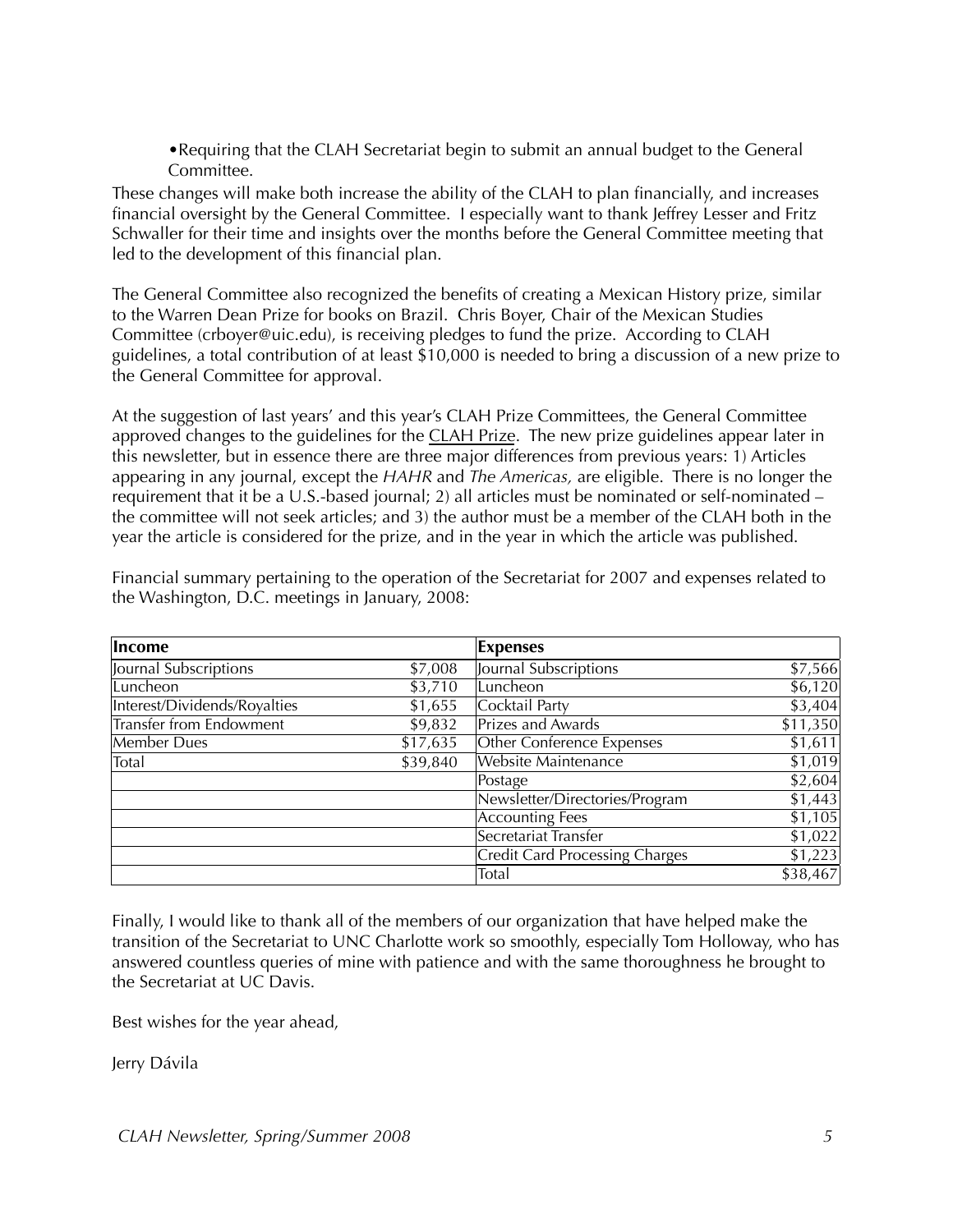# **III. MINUTES OF THE GENERAL COMMITTEE MEETING**

Draft Minutes of the CLAH General Committee, January 3, 2008, Omni Shoreham Hotel, Washington, DC (subject to correction, amendment and approval by the General Committee at its next meeting, in January 2009):

#### **1. Call to order and roll call of voting members of the General Committee**

The meeting was called to order at 5:05 pm by President Jeffrey Lesser. He welcomed everyone and asked for self-introductions. Members present: President Jeffrey Lesser, Vice President Mary Kay Vaughan, Past President Mark Wasserman, Executive Secretary Jerry Dávila, Elected Members Peter Beattie, Hendrik Kraay and Karen Racine; Ex-oficio Members Donald Stevens (*The Americas* Editor)*,* George Reid Andrews (*HAHR* Editor), John Schwaller, Michael Innis-Jiménez and Dennis Hidalgo (H-Latam Editors).

Members absent: Ada Ferrer, Elected Member; Lara Putnam and Alejandro de la Fuente (*HAHR*  Editors).

Also in attendance: James Green; (2008 Program Committee Chair); Matt Childs (2009 Program Committee Chair); Barbara Tenenbaum (2009 Nominating Committee Chair); Barbara Ganson (Chair, Borderlands/Frontiers Studies Committee); Marc Becker (Chair, Andean Studies Committee; Chair, Teaching and Teaching Materials Committee); Jane Mangan (Secretary, Andean Studies Committee); Chris Boyer (Secretary, Mexican Studies Committee); Jurgen Buchenau; Cynthia Radding; and Ben Vinson III.

### **2. Approval of minutes of the meeting in Atlanta, GA, January 4, 2007**

The minutes of the General Committee meeting held January 4, 2007 in Atlanta, GA were presented by Jerry Dávila. The minutes had been distributed separately and had appeared in draft form in the CLAH Spring 2007 Newsletter. The minutes were approved as distributed.

#### **3. Approval of Election Results, CLAH Prize Committees and Prize Awards**

The results of balloting by CLAH members for two new members of the Program Committee and secretaries of the Regional and Thematic Committees were presented to the General Committee and unanimously approved.

#### **4. Report of the Program Committee:**

James Green, Program Chair for the 2008 Washington meetings, explained the difficulties experienced by the committee in handling the dual submission deadlines for the CLAH (January) and the AHA (February), and noted the confusion created by having two calls for proposals which leads some CLAH members to submit directly to the AHA rather than through the CLAH submission process. James Green also noted that despite good relations between the CLAH and AHA program committees, the AHA program committee disregarded the ranking of panels recommended by the CLAH program committee. Members of the committee discussed possibilities for resolving this problem, but resolved that this is a perennial difficulty with no clear solution beyond the procedures that are already in place. Matt Childs, Program Chair for the 2009 New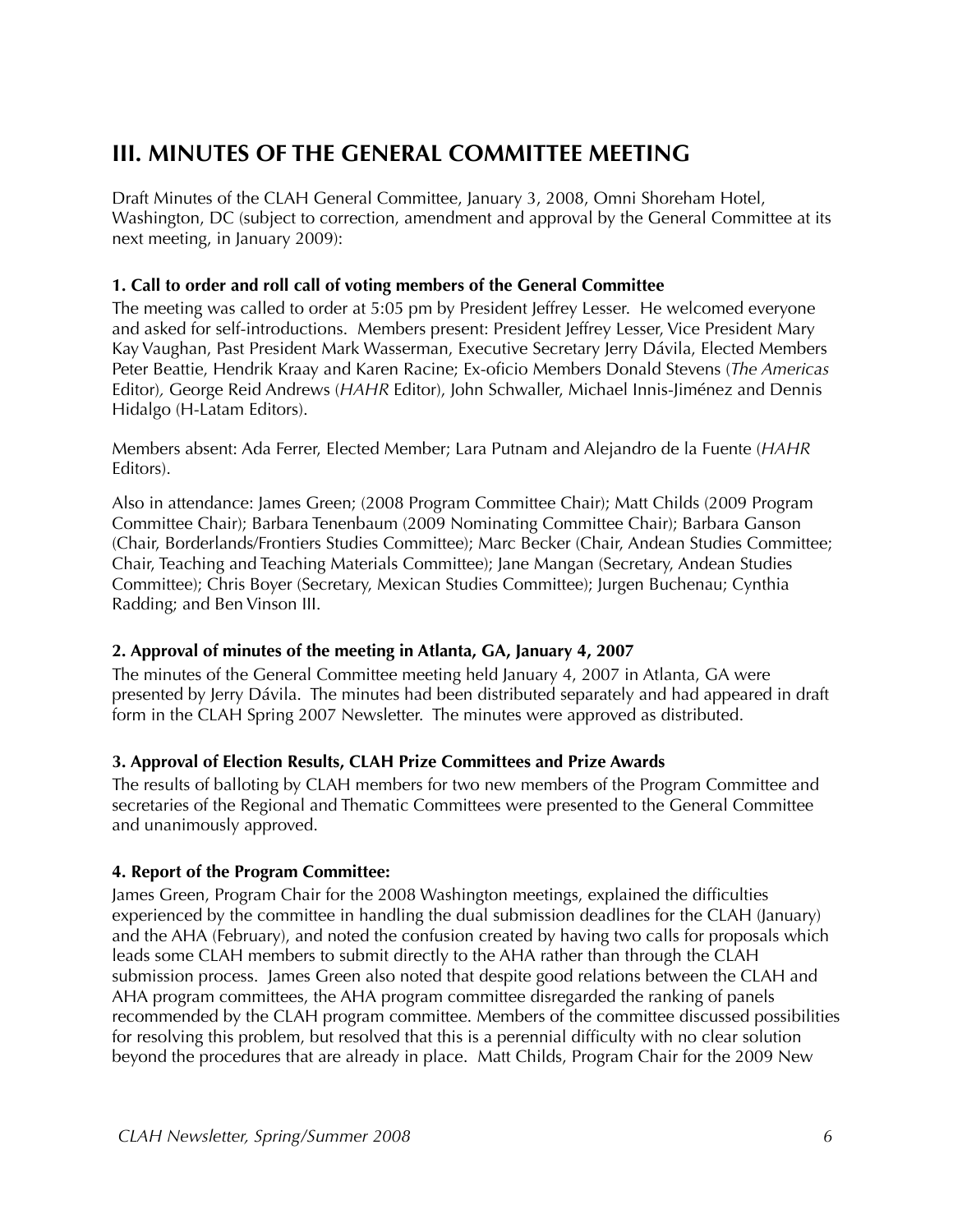York meeting, discussed contacts his committee has already held with CLAH members interested in submitting proposals.

President Jeffrey Lesser congratulated the 2008 Program Committee for organizing the largest CLAH program in memory.

Executive Secretary Jerry Dávila relayed communications from AHA Conference Director Sharon Tune, noting that the facilities for the 2009 meeting in New York are more limited than those of recent years, and that there is an expectation that fewer panels can be approved for presentation, despite efforts to expand the program schedule.

The General Committee discussed a pre-circulated question about the scheduling of the 2009 CLAH luncheon and cocktail party. The 2009 meeting will take place on an unusual schedule, beginning on Friday, January 2 and ending Monday, January 5, because of the New Year's holiday. The Committee discussed the various permutations for holding the luncheon and cocktail party on different days or on the same day. The General Committee empowered the Executive Committee to review the options, consult with the AHA Conference Director about space availability and report back to the General Committee.

#### **5. Report on Management of the Endowment and CLAH Finances**

Lesser reported on discussions held with Fritz Schwaller and Jerry Dávila on ways of managing the CLAH endowment and finances. In recent years, the CLAH has operated entirely off of membership dues and all endowment revenue has been reinvested into the endowment. The CLAH maintains, in addition to the endowment, held in a TIAA-CREF Managed Allocation Mutual Fund, a cash reserve (contingency fund) in a TIAA-CREF Money Market Fund, equal to two years' operating expenses, and a general account with Bank of America which handles CLAH income and expenses.

Lesser proposed the following changes to the management of CLAH endowment and finances:

•Establishing a November 1 fiscal year;

•Establishing a 3-year average for the market value of the CLAH endowment and annually drawing 4% of the endowment to pay for CLAH prizes;

•Arrange to have dividends from the CLAH endowment transferred to the CLAH general account;

•Designate a threshold for gifts: small gifts would go to the general account and be applied to the cost of prizes for the current year, and large gifts would be transferred to the endowment;

•Requiring that the CLAH Secretariat begin to submit an annual budget to the General Committee.

In the discussion that followed, it was established that based on recent endowment performance, roughly \$12,000 per year would be generated to pay for prizes, and that the balance of the cost for prizes, which is approximately \$17,000 per year, would be drawn from the CLAH general account (dues and small gifts). Cynthia Radding asked if drawing the 4% from the endowment would cause the endowment to shrink. Fritz Schwaller responded that it would not: that 4% of a 3-year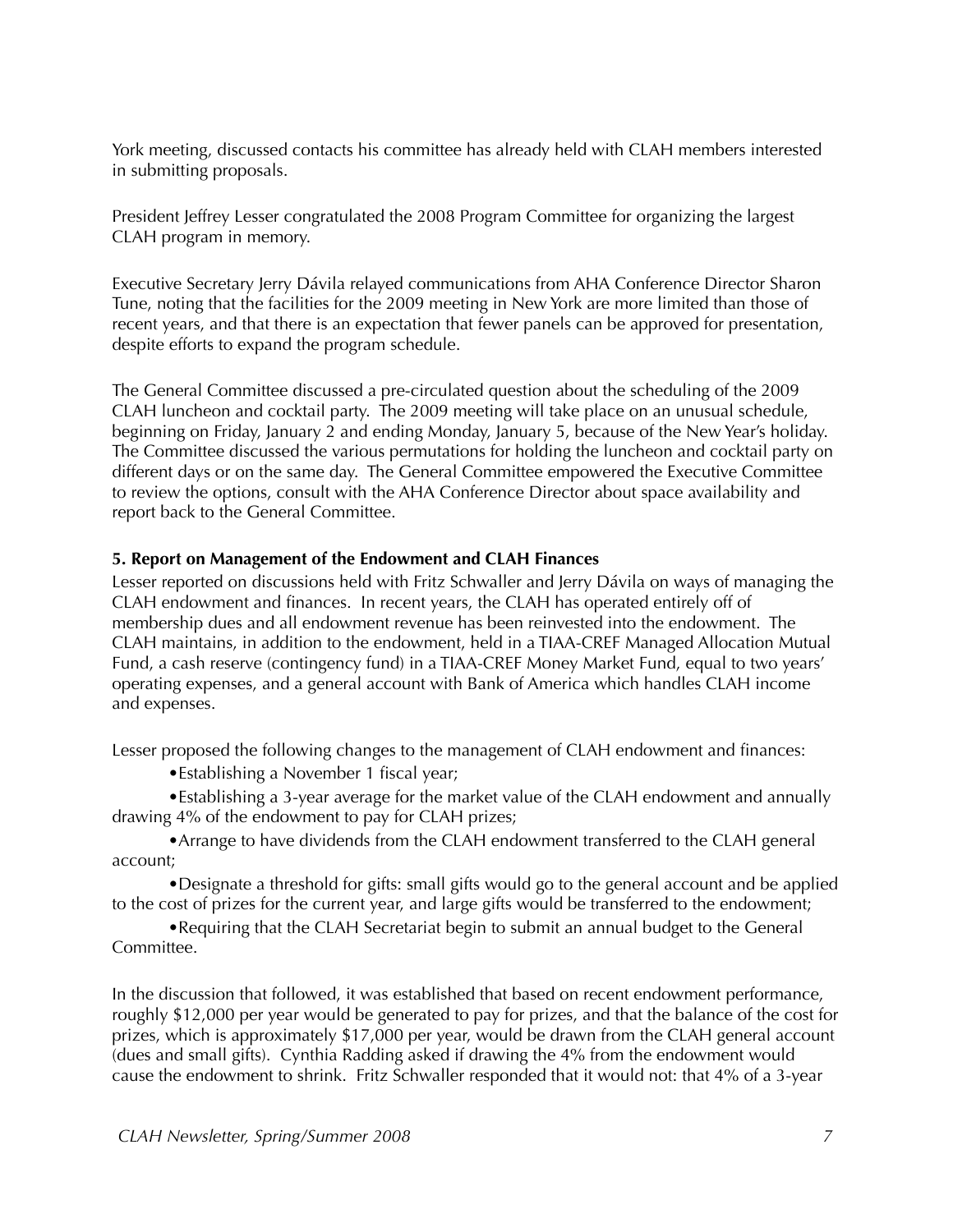average is an extremely conservative number consistent with the management of endowments by educational institutions, and that in recent years, the market value of endowments has typically grown at twice that rate. Mark Wasserman asked how this would be different from the current management of the endowment and general account, to which Dávila and Lesser responded that it would allow for clearer planning and budgeting because it would make it easier to forecast income and expenses over time and to set CLAH goals with a clearer understanding of the organization's financial standing. Once the endowment is structured to generate revenue for the organization (through the 4% drawdown and dividends), and once the Secretariat manages income and expenses through an annual budget, it will become possible to identify annual surpluses in the CLAH's income and either 1) apply these to goals determined by the General Committee; or 2) put it into the CLAH endowment. The proposal was unanimously approved.

#### **6. Approval of CLAH Prize Committees and Prize Awards**

The General Committee unanimously approved the award and prize recipients for 2007 and unanimously approved the empanelling of the committees for CLAH 2008 Prizes.

Based on the earlier decision to begin establishing a General Committee-approved CLAH budget, the General Committee discussed guidance to the Cabrera Award Committee on the size of the Cabrera award(s), and unanimously approved a budget total of \$5,000 for the 2008 Cabrera Award, distributed as the award committee best determines.

The General Committee also discussed a request by the 2007 and 2008 CLAH Conference Prize Committees that was circulated prior to the meeting. The committees noted the difficulty of determining eligible journal articles for a prize that is defined only by the exclusion of *The Americas* and the *HAHR*, and by the requirement that the article appear in a "journal edited in the United States." 2007 Committee Chair Camila Townsend asked that the General Committee clarify whether electronic journals should be eligible, and if so, which ones? 2008 CLAH Prize Committee Chair Bert Barickman noted that despite US-only exclusion, articles from *JLAS* have previously been considered for and given the award. Barickman also identified and forwarded a list of eligible journals that appeared in a 1998 CLAH newsletter.

The General Committee discussed the difficulty of determining what constitutes a US.-based journal, particularly with regard to electronic journals, and also discussed the difficulties that the Prize's ill-defined boundaries presented for committee members. Several possibilities for defining the prize were discussed, leading to a motion by George Reid Andrews to re-define the CLAH Prize with the following language:

"The Conference on Latin American History Prize is awarded annually for a distinguished article on any significant aspect of Latin American history by a member of the CLAH, not appearing in the *Hispanic American Historical Review* or *The Americas*. The committee will consider nominated and self-nominated articles in English, Spanish, Portuguese and French. To be eligible for the prize, authors must be members of the CLAH during the year the article is published and the year that it is considered for the award.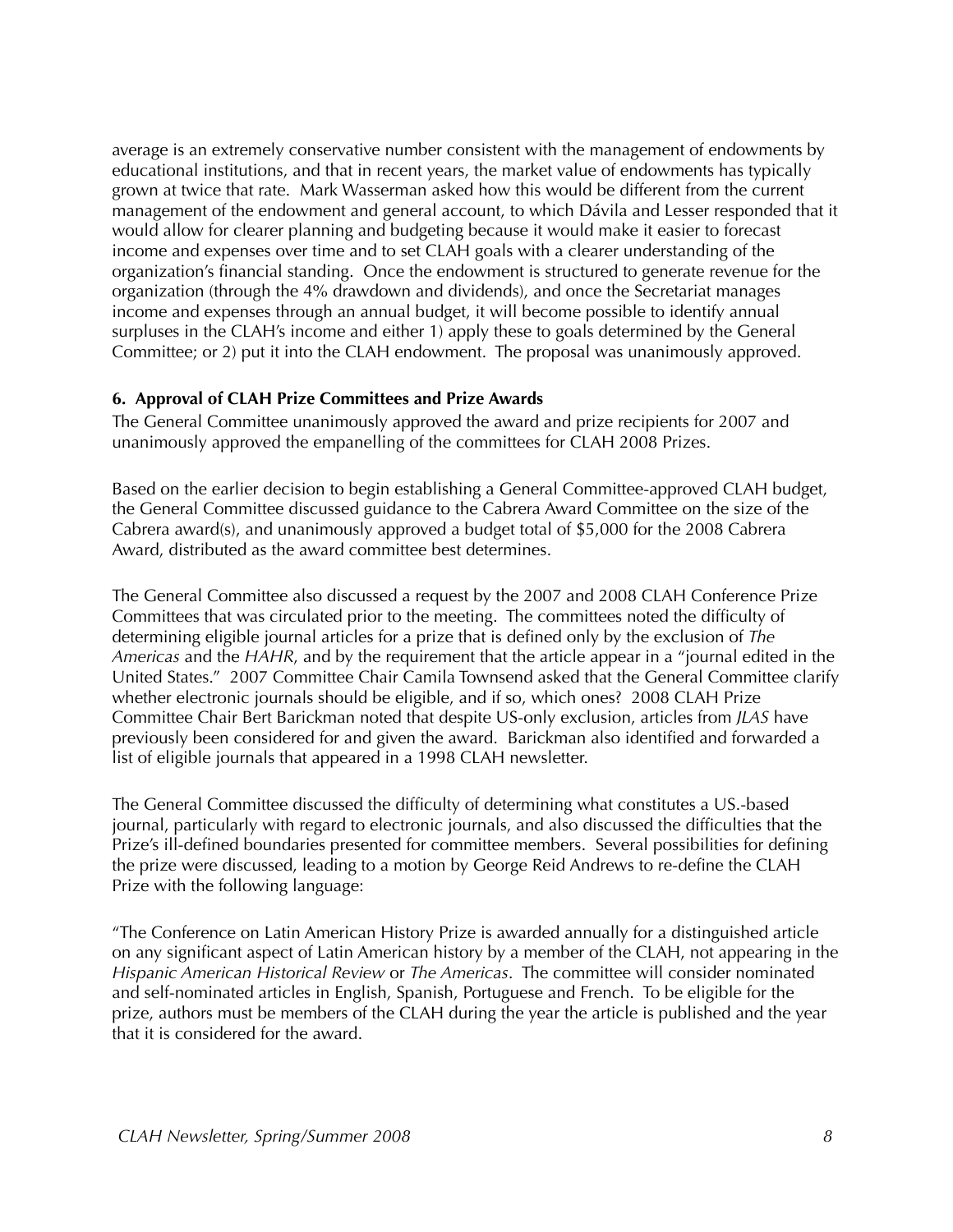The committee will review only those articles published in the year preceding the award. Thus articles published in 2007 will be considered for the 2008 award to be presented at the conference in January 2009. For an article to be considered, each of the three committee members must receive a copy by mail by June 1, 2008. The Secretariat should be informed of the committee's decision no later than October 15, 2008."

The revised language for the CLAH Prize was approved unanimously.

#### **7. Report of the Secretariat**

Jerry Dávila reported on the transition of the CLAH from UC Davis to UNC Charlotte and on the operation of the Secretariat over the previous year. He thanked Thomas Holloway and Delfina Redfield for the extensive work they did both preparing the Secretariat to be transferred and in training and assisting the new Secretariat in running the organization. At UNC Charlotte, the Secretariat is co-hosted by the History Department and by the Latin American Studies Program. While the initial bid to host the Secretariat included a subvention to support a course release for the Executive Secretary, this subvention was not needed in the first year. The Latin American Studies Program provides for a graduate assistant to support the organization.

Arriving at UNC Charlotte, the Secretariat carried out several changes in the method of communications with members. An electronic survey was conducted to gauge support for the move to an electronic newsletter and member directory. The move was supported by over 90% of respondents. In addition, the Secretariat moved to electronic balloting. Together, these changes represent a significant reduction in printing and mailing costs - down from approximately \$5,000 per year to approximately \$1,200 per year. Members wishing to still receive a paper newsletter or directory could choose to do so, and paper newsletters would still be sent to institutional members (libraries). So far, only one member has requested the paper newsletter.

Dávila reported that the bulk mailing of the conference program, luncheon order form and membership renewal material experienced some problems, and not all members received the mailing. Dávila reported that he will be working with the UNC Charlotte mail room to identify and resolve the problem prior to next fall's mailing, or will resort to first class mail, despite the higher postage cost, in order to insure that all members receive the program and materials. The CLAH checking account was moved from River City Bank in Davis to Bank of America.

Finally, Dávila discussed the revision of the CLAH Website, noting that the drafting of the new site was taking longer than projected but should be completed in the winter. Once the switch takes place, members will no longer need a user-id and password to access the directory.

#### **8. New Business**

Jurgen Buchenau raised the idea of establishing a prize for the best book on Mexican history, along the lines of the Warren Dean Memorial Prize for Brazilian history. Jeffrey Lesser noted that the policy of the CLAH is to require a \$10,000 threshold for the endowment of new prizes and proposed that Buchenau seek pledges, in paper, in that amount. Once the pledges have been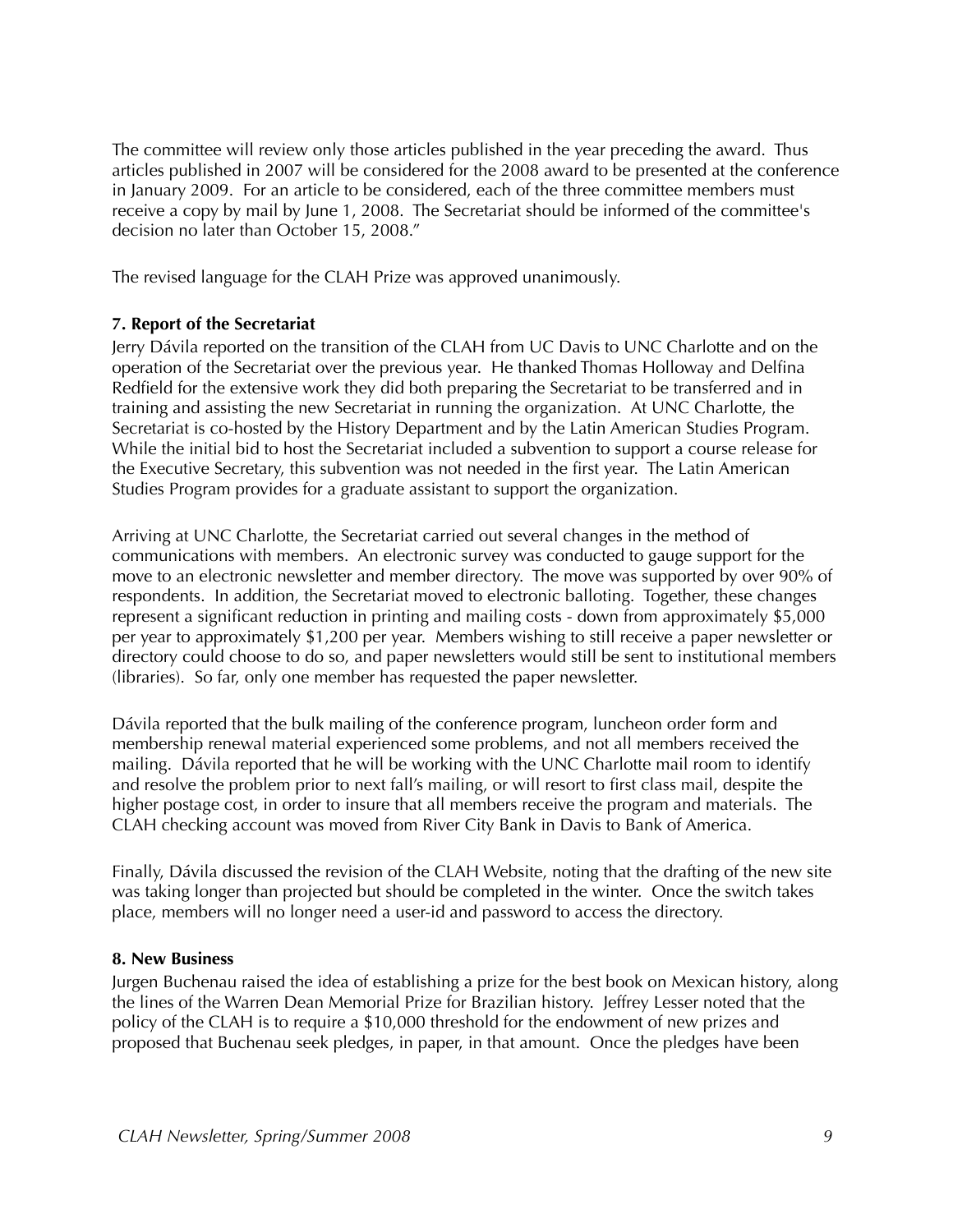received, the CLAH can proceed with approving and structuring a prize. Mary Kay Vaughan suggested Buchenau bring the idea of the prize to the Mexican Studies Committee meeting.

Barbara Tenenbaum, Chair of the 2008 Nominating Committee, asked members to contact her with suggestions for possible nominees to appear on the fall ballot for CLAH Vice President.

#### **9. Old Business**

No old business was presented. The meeting adjourned at 7:05 pm.

### **IV. PROPOSED MEXICAN HISTORY BOOK PRIZE**

The Mexican Studies Committee agreed at the Washington Committee on Latin American History meeting last January to explore the possibility of establishing an annual prize for the best book in the History of Mexico published by a member of the CLAH. The CLAH currently awards a number of book awards, but the only one for which most Mexicanists are eligible is the Bolton-Johnson Prize, awarded annually to the best English-language book on any aspect of Latin American history. Given the number and quality of books on Mexican history, many of us felt that it is a good moment to find a way to acknowledge the very best contributions.

At this point, we need to raise a total of \$10,000 to endow the prize. Fortunately, even before this announcement has reached you, we have received pledges of nearly \$1,000, including a generous donation of \$500 by an anonymous benefactor. That leaves a bit over \$9,000 to go, and I am appealing to the membership of our organization to consider making a pledge to establish this award. The suggested level for assistant professors is \$50, for associates, \$75, and for professors , \$100.

We all have multiple and sometimes urgent demands on our philanthropic dollar, yet I hope that you will agree that this initiative merits our support. It will help to maintain and extend the appeal of our field and raise its visibility within the discipline of history generally. In that sense, it should help to guarantee the long-term vigor of the field to which we have all dedicated so much energy.

If you are interested in supporting the establishment of a book prize in Mexican history, I ask that you send me an e-mail at crboyer@uic.edu, with a cc to CLAH executive secretary Jerry Dávila at clah@uncc.edu, giving your name, contact information, and amount you are willing to pledge. Please do NOT send money at this time. Once we are certain that we have reached the \$10,000 mark, we will get back in touch to give you more details. Hopefully, we will have good news by the time of our next meeting in New York next year!

Chris Boyer University of Illinois-Chicago Chair, Mexican Studies Committee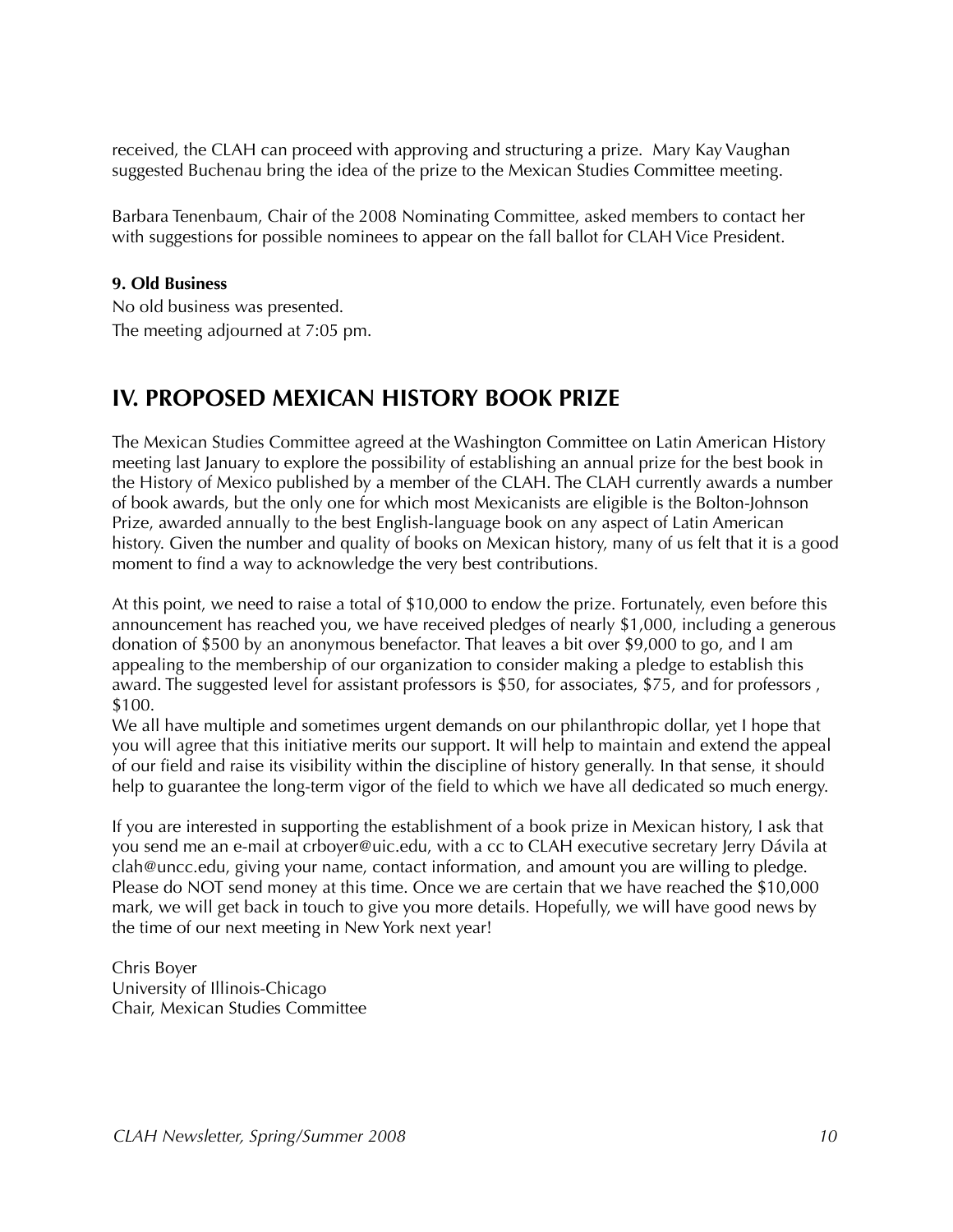# **V. COMMITTEE REPORTS**

#### **Andean Studies Committee Meeting Report, January 4, 2008, Washington, DC**

The Andean Studies Committee convened on Friday, January 4 from 5:00 to 7:00 pm to listen to presentations on new research from doctoral candidates and new PhDs. Committee chair Marc Becker, Truman State University, chaired the session, and Committee secretary Jane Mangan, Davidson College, commented and facilitated discussion. Papers represented work on both the colonial and modern eras, and ranged through Ecuador, Peru, and Bolivia. While the panel did not offer thematic unity, it did introduce emerging scholarship to a wide audience at the CLAH venue.

The two colonial papers looked at very different political intrigues in the seventeenth century. Dr. David Dressing, a curator at The Latin American Library of Tulane University, spoke on "Theater and Society in Early Seventeenth-Century Potosí," work based on his dissertation. Dressing argued that theater companies as well as plays of this era provide an interesting, and heretofore untold, way to examine the social and political conflicts between the Basques and the Vicuñas during Potosí's peak as an important Andean city. Dressing's work reveals the behind-the-scenes action of colonial theater, disreputable performers, and adds a refreshing perspective to our understanding of colonial Potosí. Karoline Cook, Ph.D candidate at Princeton University, focused on Lima in her paper "Moriscos, Inquisitors and the Dynamics of Religious Intolerance in Colonial Peru." Her larger dissertation addresses moriscos in the Spanish Americas. Cook's work adds an interesting angle to discussions of the relative flexibility of religious and ethnic identity in the colonial era. She discussed cases of men accused of being moriscos to argue that when an identity stuck with someone, the consequences could be significant. Moreover, attempts to avoid being labeled as a morisco spawned a micro-enterprise in the production of lineage accounts during this era. The papers of Dressing and Cook converged on the topics of identity politics and their connection to writings (plays or lineages) and performances (plays and trials) in colonial Peru.

The papers on modern Peruvian and Ecuadorian history all challenge larger narratives, be it of national identity, local politics or the nexus between those issues. Willie Hiatt, a doctoral candidate from the University of California at Davis, gave a paper entitled "A Top-Down View of Progress: Early Aviation Travel Accounts and Peruvian Modernity, 1927 – 1940." Hiatt's larger dissertation focuses on the promise aviation afforded to Peru's discourse of modernity and national identity in the early 20th century. In this paper, he offered a close reading of aviation accounts, both their discourse of wonder and their silences, to argue that "Peruvians were imagining themselves through a filter just as mediated as early nineteenth century travel accounts." Papers by Miguel La Serna and Kenneth Kincaid dealt with national identity in its relation to local, and particularly indigenous politics. Indeed, these two papers dealt with the very populations silenced from the aerial view of Hiatt's accounts. La Serna, a doctoral candidate from the University of California at San Diego, emphasized the variety within local politics in Ayacucho before the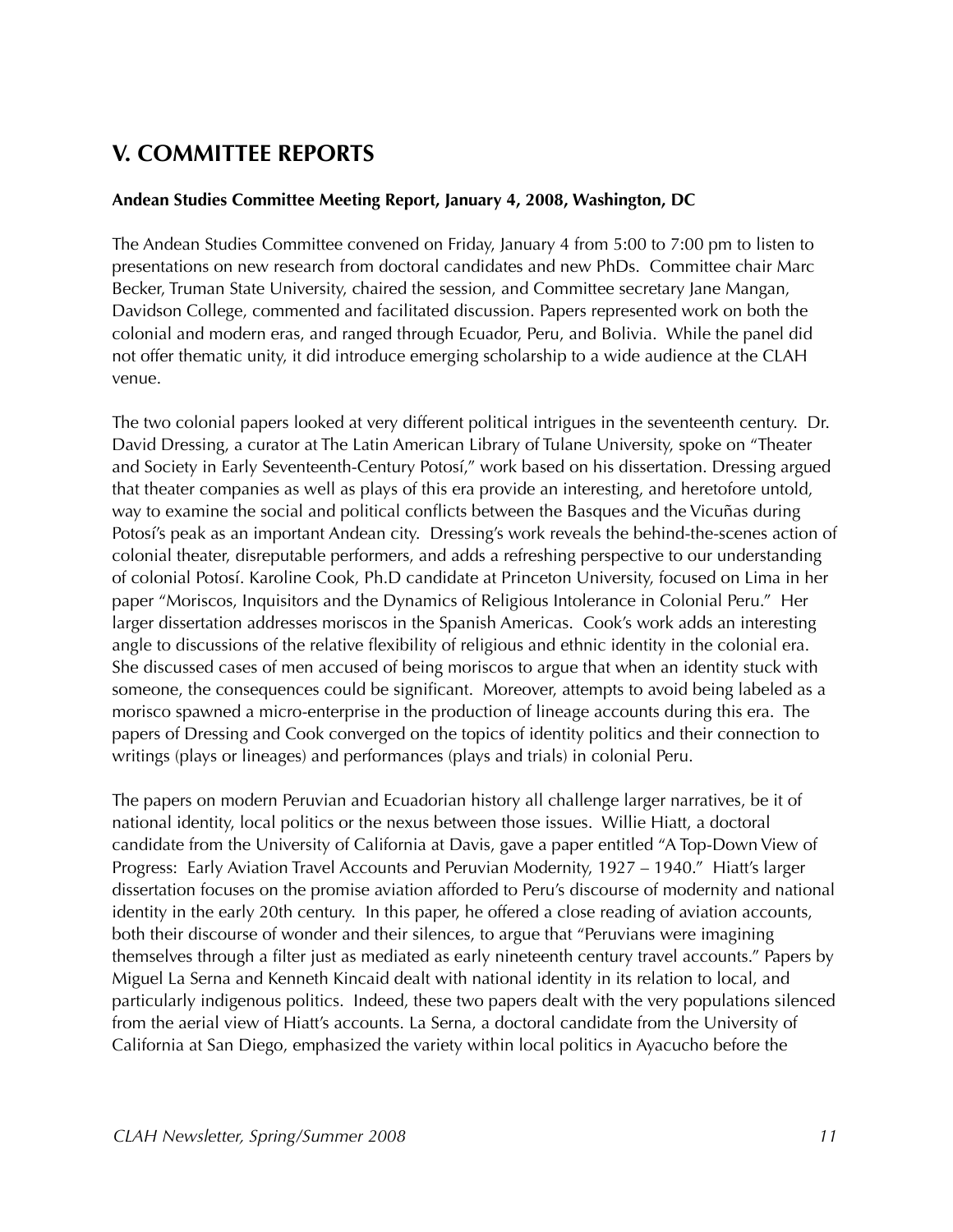insurgency. In his talk, "Local Power Relations in Ayacucho Before the Shining Path, 1940 – 1983," La Serna compares supporters of Sendero in Chuschi, and opponents of the group Huaychao. La Serna argued that oral interviews and other

sources show highly complex political, cultural, and social relationships between indigenous communities and mestizo landowners in the region. His problematizing of these pre-Sendero relations helps to rethink assumptions about initial responses to Sendero in the region. The politics of resistance was at the heart of the talk by Dr. Kenneth Kincaid, Assistant Professor at Purdue University North Central, who spoke on "Defending the Huacas: Re-examining the 1959 Indigenous Uprising and Massacre at San Pablo Lake, Ecuador." Kincaid argued that national and regional desires to showcase Ecuador in an international context led to the sidelining of local interests, in particular indigenous cultural traditions that used the space (mountain, lake, and coasts) in ways both physical and spiritual.

Dr. Susan Ramírez of Texas Christian University provided specific comments for the panelists, and the audience offered probing questions for individual panelists during a productive question and answer session. The audience also urged consideration of commonalities across the papers, for instance the implicit role of environmental issues in many of the papers. Though raised hands indicated additional questions at 7 pm, the Andeans Studies folks exited the Omni Director's room in order to make way for the Mexican Studies Committee meeting.

Jane Mangan Davidson College Secretary, Andean Studies Committee

#### **Caribbean Studies Committee Meeting Report, "Caribbean Gender Relations Across Time and Place," January 4, 2008, Washington D.C.**

The Caribbean Studies Committee sponsored a panel that sought to illuminate the role gender can play as a category of analysis in the historical investigation of the Caribbean. Happily, the committee was able to include three outstanding papers that represented the Spanish, French, and English Caribbean.

Outgoing chair Matt Childs (Florida State University) convened the evening panel in front of a small but enthusiastic and participatory audience.

Rebecca Hartkopf Schloss (Texas A & M University) began the session with her paper, "Pierre Clément Laussat and the tâche de sang mélé in the nineteenth-century French Atlantic." Professor Hartkopf Schloss's work examined the role of French administrators on policy in the French Atlantic Empire. She argued, at least in this case, that Laussat's stereotypes about women of color and white men informed and shaped his administration of Louisiana and Martinique, and that gendered analysis of these stereotypes can aid understanding of what is in essence a political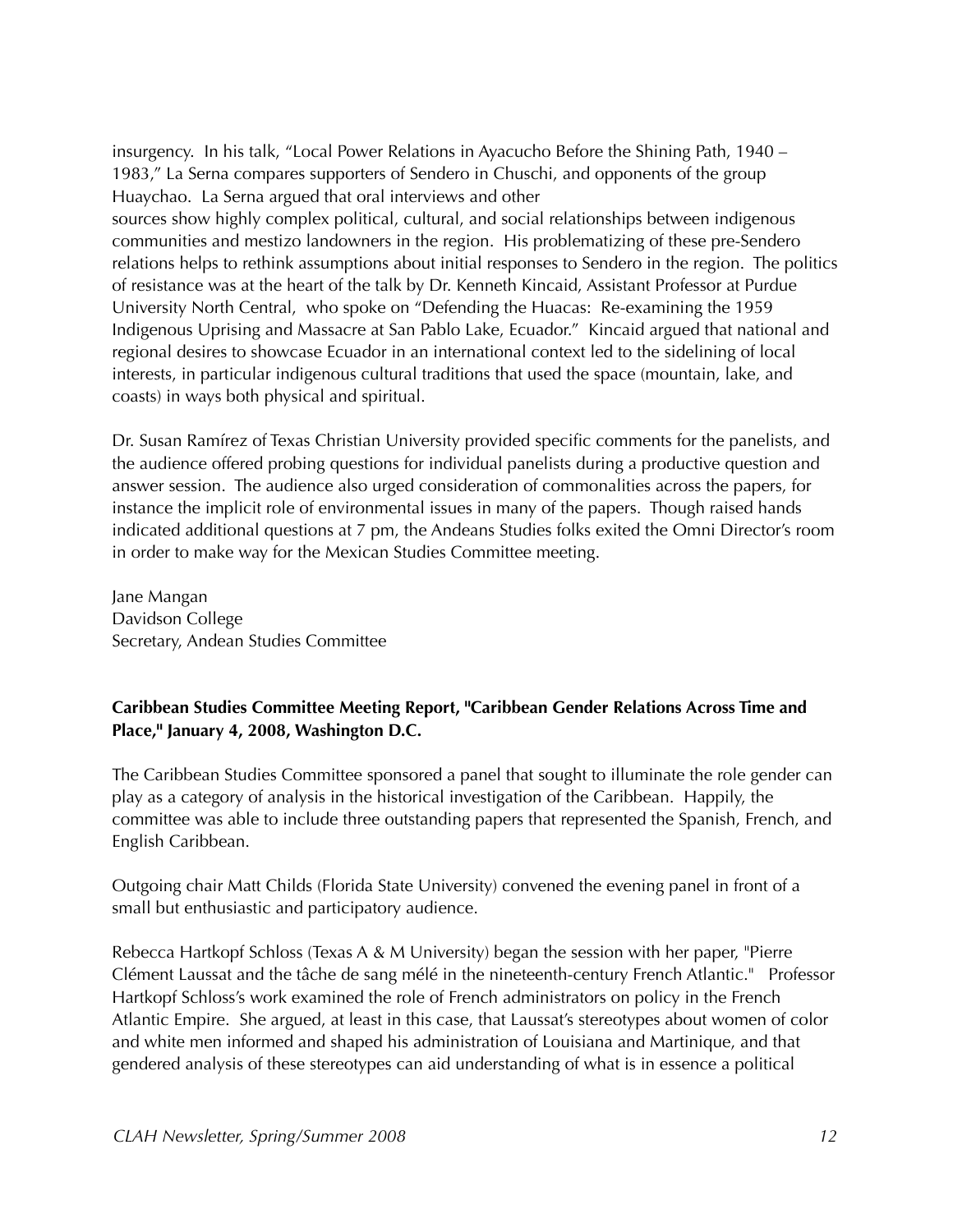question. How much authority did colonial officials have in the colonies? How did Laussat fit into the hierarchy of colonial authorities, especially in Martinique? Gendered analysis thus provides a window into that question. This paper was particularly evocative at it struck a chord with the audience present, most of who focus in their own work on the Spanish Caribbean and were quick to complement, compare, and contrast Professor Hartkopf Schloss' presentation with the larger body of literature focusing on the Spanish Caribbean.

Lara Putnam (University of Pittsburgh) then presented her paper, "Civic Maternalism, Paternal Obligation, and Fraternal Love in the British Caribbean, 1910-1940." In essence, Professor Putnam argued that the rise of anti-imperialism and the demand for political reform was crucially tied to an inter-regional migratory system in which the return of large numbers of workers from around the Caribbean basin to their homes in the British Caribbean revealed in stark relief the intransigence of colonial society to do much, if anything, about the plight they faced, notably economic troubles. No longer could the blacks of the British Caribbean count on remittances from family members abroad. These individuals thus looked for social changes to improve their situation. And they viewed the uplift of their race as the crucial ingredient to achieve that end. The uplift of their race, taking the form of Civic Materialism, Paternal Obligation, and Fraternal Love, would serve as a crucial step in the moves towards political voice and decolonization in later years. This wellresearched paper was particularly remarkable in its use of gendered analysis. Professor Putnam employed a gendered approach to explain a big question—how did the experiences of blacks in the British Caribbean in the early part of the twentieth century influence decolonization in the latter part of that century. Work such as this is crucially important to dispel the notion that gender history is women's history by another name, a notion that unfortunately continues to exist in some quarters.

Melissa Madero (Binghamton University-SUNY) presented the final paper of the evening, "La Delincuencia Femenina: The Criminalization of the Female Body during the Trujillato (Dominican Republic, 1930-61)." Ms. Madero's paper raised interesting and vital questions that will deepen our understanding of the Trujillato. Essentially, she addressed the definition and reformation of female deviant behavior, notably prostitution, infanticide, and abortion in the Dominican Republic under the Trujillo regime. She noted that the Trujillato's norms regarding womanhood were crucial to the formation and maintenance of the state. As did the others, this paper demonstrated the importance of gendered analysis in the formation of the Dominican citizenry, both in terms of biology and culture. The ideas this paper raised about prostitution especially were particularly interesting and led to significant discussion among the audience and a call to place this notion in a larger historical context.

Following the presentations, comments were offered by Caribbean Studies Secretary Sarah Franklin (University of Southern Mississippi), and the aforementioned enthusiastic audience.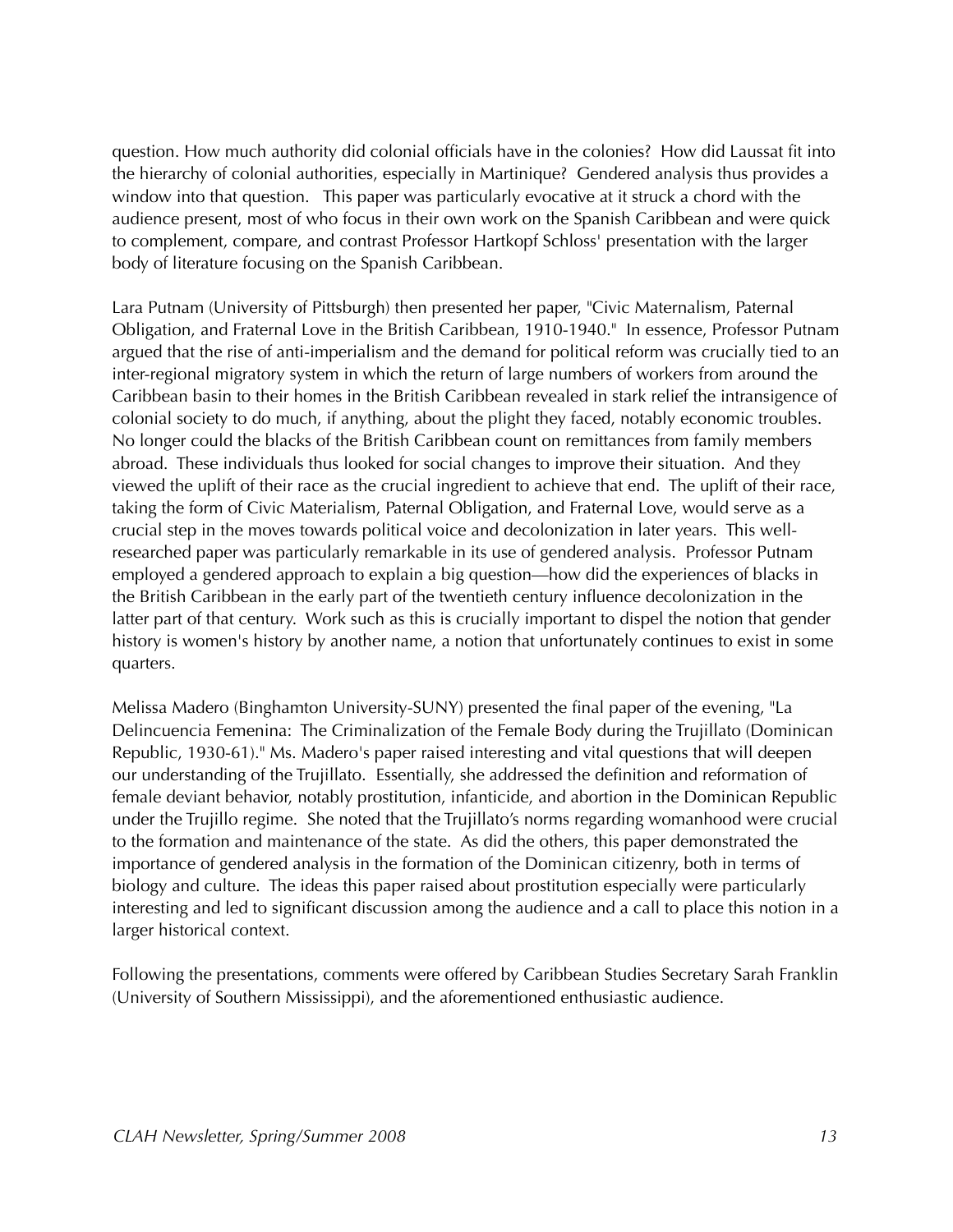In business matters, the Committee announced the election of Lara Putnam as Secretary of the Caribbean Studies Section for 2008, and the advance of Sarah Franklin to Chair. Professors Franklin and Putnam wish to thank Matt Childs for his service to the Section and look forward to the upcoming meeting in New York City.

Sarah Franklin University of Southern Mississippi Chair, Caribbean Studies Section

#### **Report on the CLAH Colonial Studies Committee Meeting, January 5, 2008, Washington DC**

This year's Colonial Studies Committee Meeting featured a panel titled "Disrupting Colonial Histories: The African Impact on Spanish America." Outgoing Committee Chair Rachel Sarah O'Toole (University of California, Irvine) chaired the panel, which drew together three research presentations with discussion by a commentator and the audience.

Paul Lokken (Bryant University) presented a paper titled "Irrelevant Africans? Slaves and their Free Descendants in the History and Historiography of Mid-Colonial Guatemala." In his presentation, Lokken discussed his findings on three aspects of the African experience in Guatemala during the seventeenth century. First, he described his research in notarial records, with revelations about African migration to what is now the republic of Guatemala during and just after the major era of the Portuguese *asientos* (1595-1640). In a sample of 252 slaves sold (almost all in Santiago), 115 were identified as African-born, and 99 of those as Angolan. A second aspect of the paper drew on marriage records. Based on 1,233 *diligencias matrimoniales* from the period 1655-1711 (and building on Christopher Lutz's analysis), Lokken presented a series of tables illustrating comparisons between the capital city of Santiago and the rest of the province (including what is now El Salvador). By extending the findings beyond Santiago, the presentation demonstrated that the demographic impact of pre-1650 African migration was greater in many rural areas east and south of the capital than in the city itself. Finally, based on wills and petitions made to the bishop to establish *cofradías*, Lokken suggested that the cultural impact of the pre-1650 African immigration can be seen in part in the adoption of San Benito de Palermo as the patron of at least six Guatemalan cofradías between the 1640s and 1670s. The cult of San Benito de Palermo, Lokken noted, was beginning to expand among Africans and their descendants not only in Guatemala but also in many parts of the Atlantic World, as described by John Thornton and Linda Heywood.

Russell Lohse (University of Southern Indiana) presented his paper, "Looking for the Congo in Costa Rica: Identifying Cultural Continuities and Adaptations among Enslaved West Central Africans." Drawing from archival research on Costa Rica and from recent historiography on seventeenth- and eighteenth-century Africa, the paper revealed a number of cultural continuities experienced by African captives arriving in Costa Rica. To illustrate, Lohse used the example of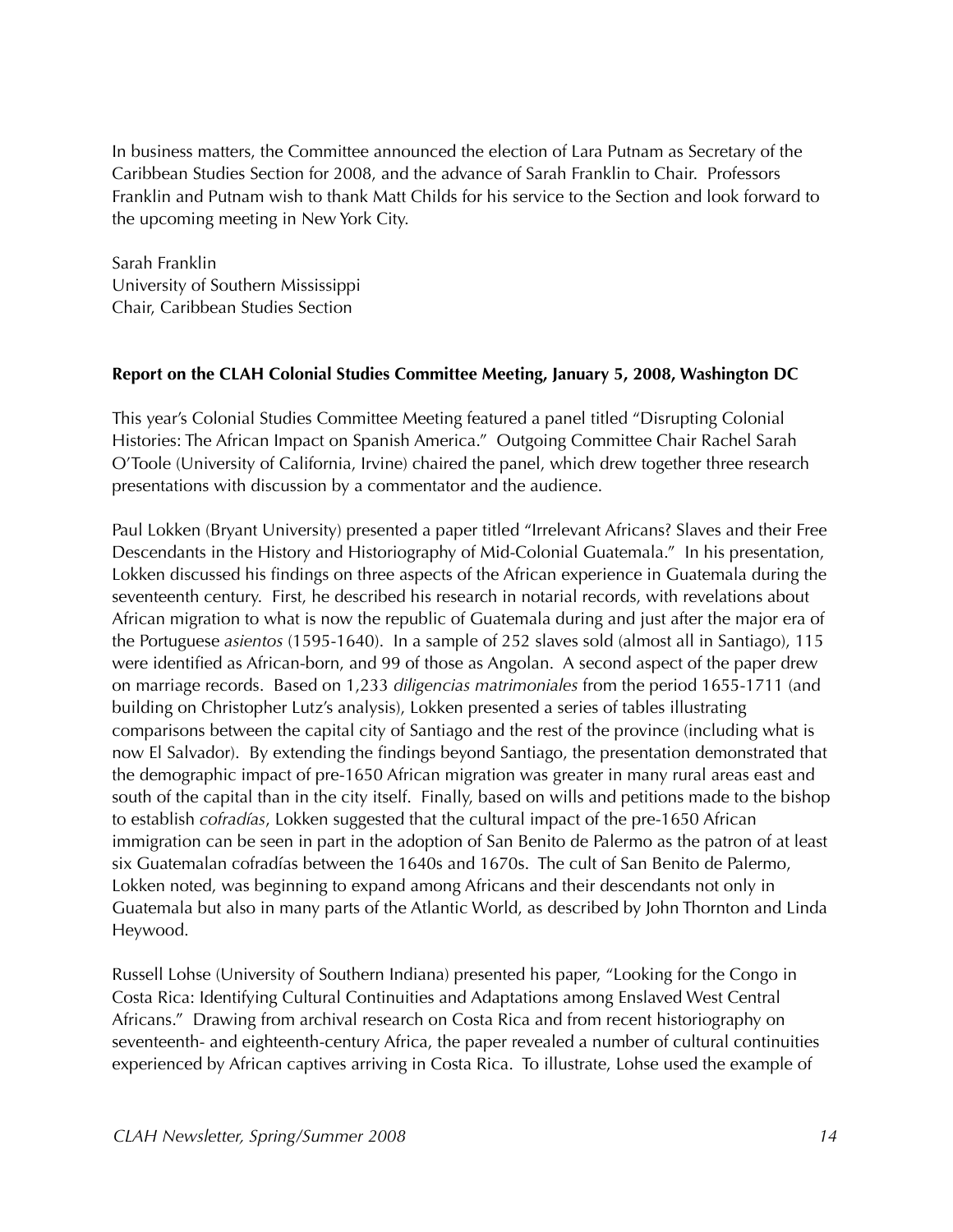Diego Angulo, a *congo* (West Central African) whose life comes to light in a remarkable series of archival finds. Lohse noted that Angulo (like other Kongolese slaves in America) probably already knew something of Christianity when he arrived as a captive child in 1700; thousands of Kongolese had been baptized by 1700 and many had learned the tenets of Catholicism. Angulo's master owned three other *congo* men, who might have been able to speak with the young slave in a common language and who presumably played a role in his adjustment to slave life in Costa Rica. Angulo was eventually sent to manage a cacao hacienda in the Valley of Matina, where enslaved men (including at least two who had arrived with him on the same ship from West Central Africa) lived largely independent of white supervision. Even in the context of these African cultural continuities, though, Lohse noted that Angulo's life illustrates acculturation and adaptation in Costa Rica. Angulo was married to a free *mulata*, and help from his sons (who were free) enabled him to amass enough cacao to buy his freedom; he would continue to grow cacao on his own account, gaining substantial property holdings before his death. He served in the *pardo*  militia, and as an officer in a confraternity in Cartago's free colored neighborhood. As if to crystallize both continuity and adaptation, one of Angulo's sons would marry the free daughter of another African who had arrived enslaved on the same ship as Diego Angulo. Lohse concluded by observing that paradoxically, West Central Africans adapted successfully in Costa Rica in part because of their living memory of Africa. Forced to carve out new lives in the hostile New World, Africans used cultural "tools" they had brought from Africa, as well as new ones they found at hand in America.

Irene Vasquez (California State University, Dominguez Hills) presented a paper titled "From Ruins New Construction: Change and Continuity in the Historical Narratives of African Descent Peoples in the Colonial Mexico and the Early Mexican Republic." The paper traced the development of historiography on people of African descent in Mexico in the colonial and early republican periods. In particular, Vasquez examined the ways that this literature has addressed two questions. First, what impact did the presence of people of African descent, a population artificially denoted by race, have on Mexican society and culture? Second, what impact did racial ideologies have on the status, experience, and social relations of people of African descent? The paper highlighted a number of recent studies that consider the roles of race, gender, and social rank in shaping social interactions, social hierarchies, and ideologies. Notably, Vasquez observed, the newer literature has also examined the degree to which individuals absorbed or mitigated race-based ideologies. As a result of recent historiography, scholars have come to greater understanding of the complex ways that racialized ideologies shaped individual pronouncements of identity. The paper also underscored the strides that scholars have made in clarifying the experiences of people of African descent--in terms of resistance, relations with other populations, and finally their influence on society and culture. At the same time, though, Vasquez pointed out, the very questions that have led to these clarifications may reflect the master narratives of colonial power. That is, a central question in the scholarship has asked whether and to what degree Africans succumbed to a European-ordered society. This question, Vasquez noted, mirrors the ways that indigenous peoples have been studied in Mexican colonial society, with persisting emphasis on assimilation.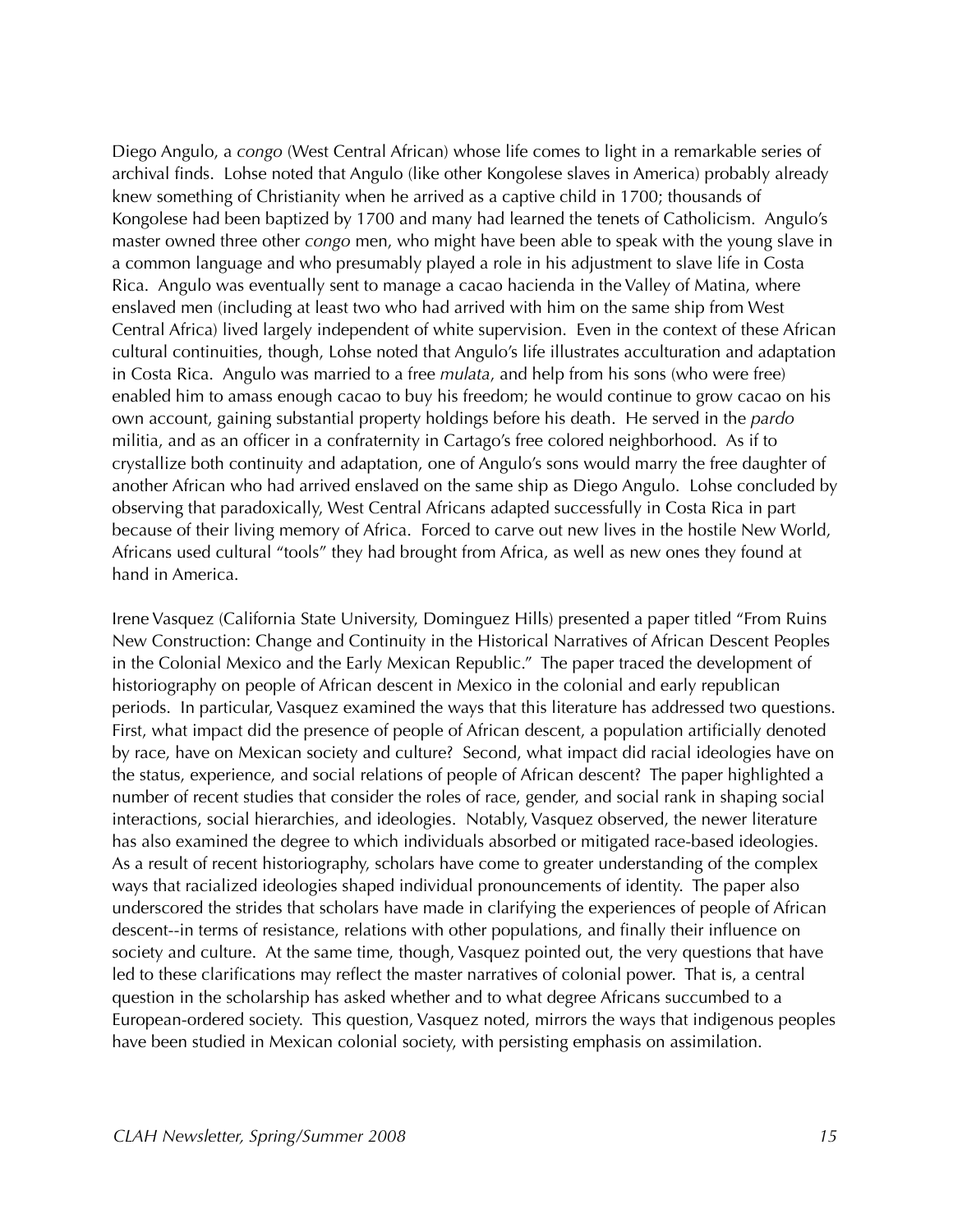Roquinaldo Ferreira (University of Virginia), a specialist on early West Africa and Brazil, served as a commentator on the panel. His discussion tied the three papers together and offered a number of insights toward a better understanding of the background of the captive people brought to Mexico, Costa Rica, and Guatemala. In effect, Ferreira argued for the need to integrate African and Latin American history to further understand the African Diaspora in the Americas. He noted that the panel's three papers all dealt with the first half of the seventeenth century, when most of the Africans brought to the Americas were from Central Africa, Kongo, and Angola. Therefore, he suggested a number of ways in which African history -- particularly the history of Portuguese penetration into Angola – could be helpful for Latin Americanist historians as we seek to gain a better understanding of the backgrounds and identities of the Africans who arrived as captives in Latin America. After Ferreira gave his comments, there was further discussion and questions from the audience. In one question, an audience member wondered to what extent the papers' focus on "nationally"-bounded histories was useful in studying the African experience in colonial Latin America. Among the panelists' responses was the point that the archives that researchers use necessarily shape our work and our agendas; it was also suggested that we must deal to one extent or another with national and nationalist historiographies.

Catherine Komisaruk University of Iowa Colonial Studies Committee Secretary for 2007

#### **Report on the Mexican Studies Committee Meeting, January 4, 2008, Washington, DC**

To standing-room-only attendance, roundtable participants William Beezley, José Cañizares Esguerra, Andres Rezendes, and Agith Sluis gathered for this year's Mexican Studies Committee Meeting at the 2008 AHA. Also present were Eric Zolov, President; Christopher Boyer, Secretary; and Susie Porter, Secretary elect. Boyer introduced the topic thusly: histories – particularly regional ones – of the 1970s and 80s often paid close attention to geography and regions. Introductory chapters often went into extensive detail about the geographic coordinates, topography, and climates of the regions under investigation. It seemed to make a difference that the events and dynamics occurred in one particular space and not another. The linguistic turn and other historiographic developments have dampened such discussions of place. … perhaps we are seeing a renewed interest in a discussion of place. Recent scholarship has highlighted such topics as pyramids as sites of the tourist gaze; indigenous culture and landscape in Sonora, Mexico and Chiquitos, Bolivia; and, the borderlands as a site of social contention over water. Is place being written back into Mexican history, and if so, how might we proceed in developing histories that account for place?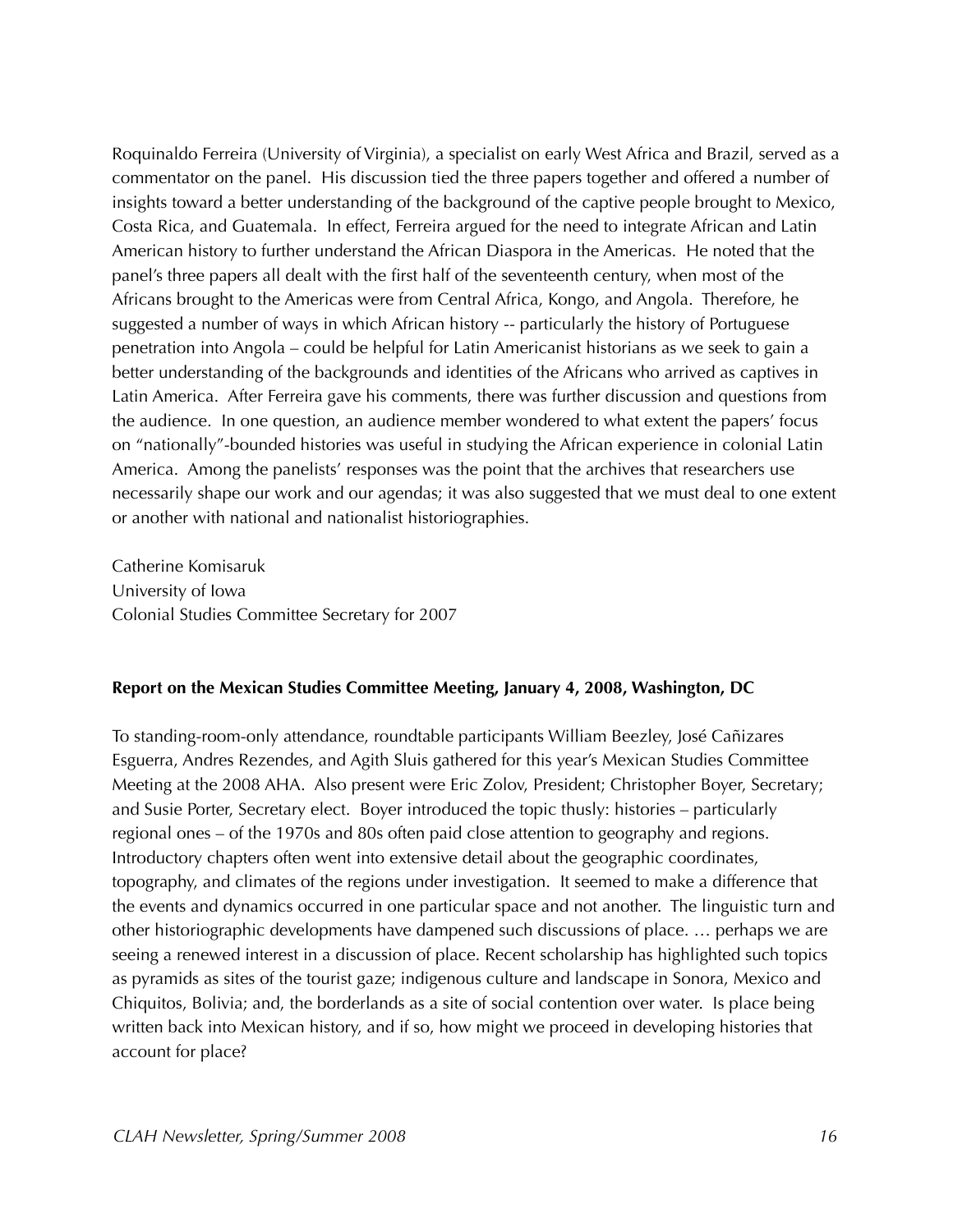William Beezley began the conversation arguing that, indeed, a sense of place had been lost, and he spoke in support of the return of the relevance of place. To this end he used the metaphor of *terroir* to argue in favor of history that invokes distinctiveness of place. Andres Resendez pondered the institutional limitations that have contributed to the demise of histories like those of Carl O. Sauer, who traveled for years through the Sierra Madre Occidental, reporting every detail. What research university or other institution would, these days, support such fieldwork? Not many. At the same time, Resendez pointed to the persistent importance of place in, for example, border studies, where the place is still important, though now in a less triumphalist guise. Eric Zolov acknowledged the narrative tradition, and pleasures, of history as a discipline. Ageeth Sluis characterized history as a discipline less open than it might be to ideas from outside of the discipline. Sluis pointed out that postmodern theory has privileged place over space in a Cartesian return to space. She argued that as we return to a reconceptualization of space, we need to redefine what it is; this would require a similar sort of intellectual questioning as that which occurred to overcome dichotomous conceptions of sex and gender. Sluis offered Raymond Craib's work as a productive example. Elliot Young highlighted how historians think about migrant communities not in one space, but as existing in connected spaces. He also argued that overwrought description has often served to legitimate scholarly study, as if descriptions of place allowed one to get at its essence; rather, historians need to critically analyze space. Victor Macías reminded us to think of interior spaces; Robert Alegre of urban spaces and the power of class relations and spaces of work. Several people, with different examples, noted the importance of historical context and the categories of understanding of those same historical actors. One might chart change over time in how people construed space, or how they have analyzed it.

Susie Porter University of Utah, Salt Lake City Secretary-elect Mexican Studies Committee

#### **Teaching and Teaching Materials Committee Report: "Teaching Indigenous Histories": A Roundtable, Washington, D.C., January 5, 2008**

The Teaching and Teaching Materials Committee sponsored a roundtable discussion at the CLAH meeting in Washington, D.C. in order to discuss the various ways that we are bringing indigenous histories into our classrooms.

Erin O'Connor, incoming Chair of the Teaching Committee, opened the roundtable by identifying the questions around which the roundtable was developed. Scholarship on indigenous histories has grown tremendously in recent decades, and historians now have a much more nuanced understanding of the topic than they once did. How do we bring these discoveries into our courses and classrooms? What approaches and tools seem to work best? What challenges have we faced in trying to help our students develop a deeper and more refined understanding of indigenous histories?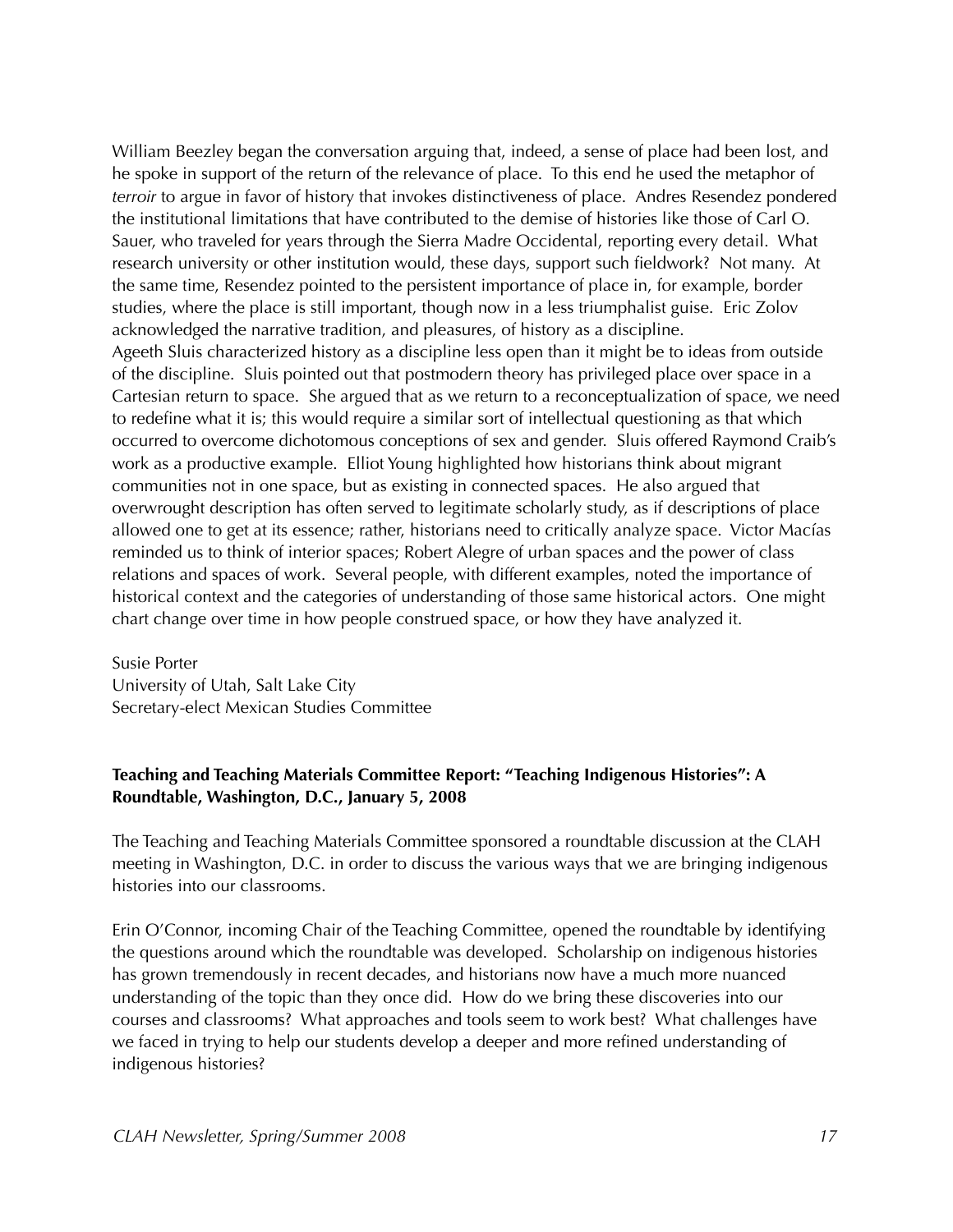Joanna Crow of the University of Bristol spoke first, discussing a ten-week course on indigenous history focused mainly on the twentieth century and indigenous involvement in national politics. Her talk opened up issues of great importance for teaching indigenous history, given the increasing, and increasingly varied, indigenous engagements in politics in Latin America since the middle of the twentieth century. To get students to think critically about indigenous politics, she emphasizes the multiplicity of historical narratives—in particular, she notes that there are a diversity of "indigenous" positions in national conflicts. She also engages students the problem of finding and analyzing "authentic" indigenous sources. She is careful to try to help students overcome the idea that indigenous peoples are victims, instead offering them ways to see indigenous peoples as agents in history. Two of the main challenges she has encountered include having students take anything scholars say as absolute "fact," and the paucity of sources by (rather than about) indigenous peoples.

René Harder Horst of Appalachian State University took center stage next, and offered an inspiring collection of ideas about how to teach a course on Modern Indigenous Resistance Movements—a course that he has taught several different ways over the years. He opens by using a combination of geography and theory to get students to begin to think about the diversity of indigenous identities and help them avoid the pitfall of essentialism. The strategies he described ran an impressive gamut, from having students dress up as different actors in the conquest period and role-play events that took place, to getting students to watch and critique how films depict indigenous peoples and resistance movements.

Brooke Larson of the State University of New York at Stony Brook identified several different approaches that one might take in order to make indigenous histories come alive for students, especially given that so many college students in the United States lack the *context* into which they can place what they learn about indigenous peoples of Latin America. She discussed that one could focus on comparative perspectives to introduce how different regional factors shaped indigenous experiences and resistance. She also suggested that it could be useful to focus on "big issues" rather than try to "cover time" in order to give students a sense of real lived histories rather than seeing indigenous peoples simply as oppressed and dehumanized victims. Finally, she emphasized the importance of uncovering as many indigenous voices in history as we can for our students. The question or problem she posed was: how does one find a way to package all of these important approaches and lessons into a single semester?

Brian Owensby of the University of Virginia titled his talk "Do Indians Have Ideas?" He opened by observing that students carry several stereotypes or preconceptions about indigenous peoples with them into the classroom. There is, for example, the idea of the "Indian savage" or the "Indian victim." More recently, they have thought of Indians as stubborn survivalists who appropriate imposed values. Owensby noted that this last preconception traps indigenous peoples as prisoners of ritual and culture—as opposed to how students think of themselves as free. In this context, "indigenous agency" is only the ability to resist or to resign to their fate. How, then, can one teach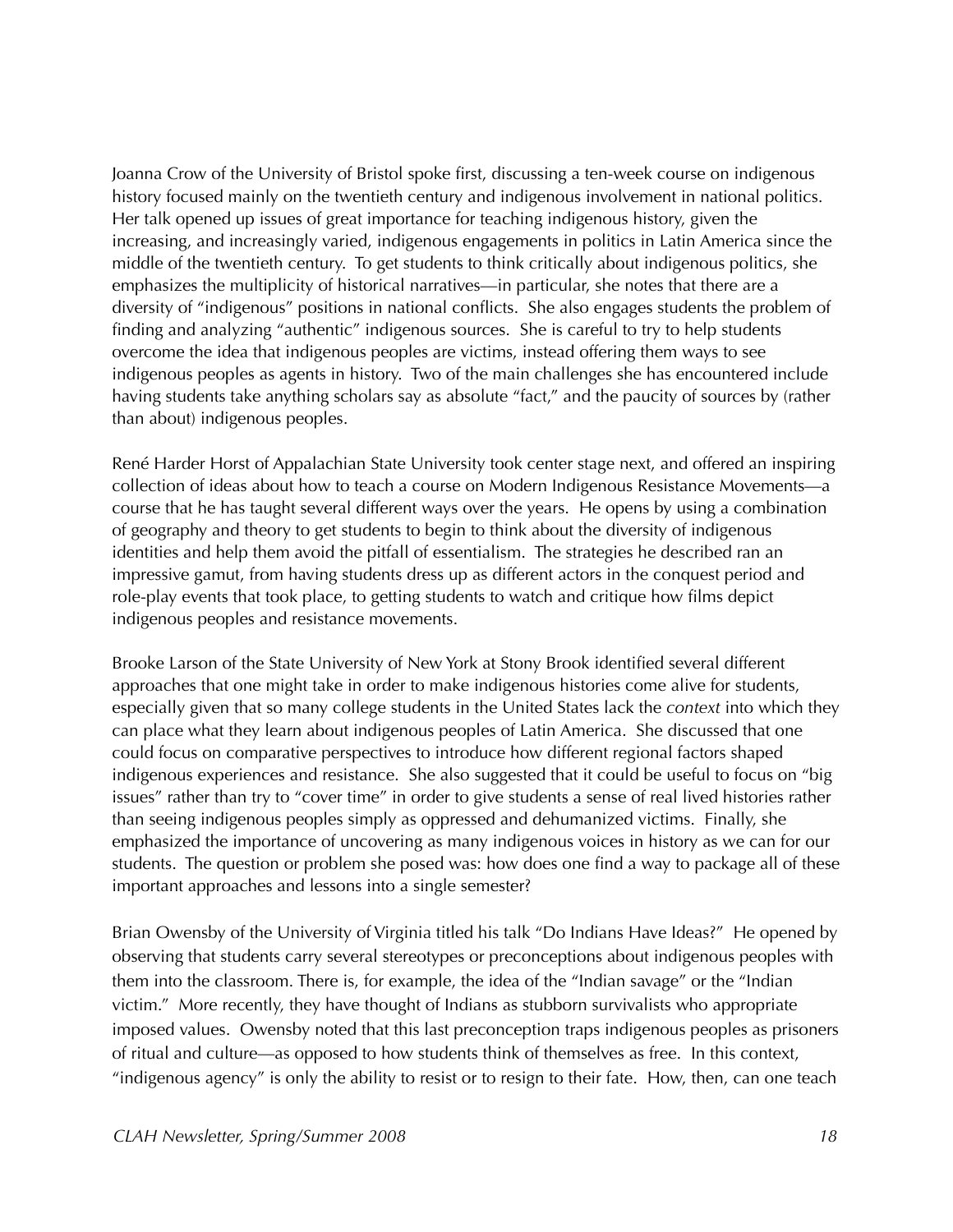the colonial survey without Indians coming off as victims whose lives remain forever elusive? One way to do this is to call our own "freedom" into question, instead emphasizing for our students that all human beings are constrained in some ways. Another strategy is to introduce ways that indigenous peoples had and have ideas of their own—about religion, law, and politics. Florence Mae Waldron of Lebanon Valley College wrapped up the roundtable presentations with her informative and thought-provoking discussion of how one can use testimonios, oral histories, and other stories to teach indigenous histories. She noted that, first and foremost, first-hand accounts make history come alive for students, providing the "hook" to keep them interested in the topic. Further, these stories challenge students' preconceptions and help to teach them to analyze history from multiple perspectives. Personal stories also make the past relevant and recognizable to students, introducing indigenous peoples as individuals who made/make choices. She closed by noting that there are potential pitfalls to watch out for: stories like these must be used in conjunction with other sources, and one must keep students grounded in the larger historical context of the individual stories they explore.

These presentations led into a lively, fruitful, and thoroughly enjoyable discussion between the panelists and the attendees. We began by identifying a few main themes raised in the presentations. One was the challenge and necessity of presenting the humanity of indigenous peoples, breaking down barriers between modern and primitive, us and them, free versus imprisoned, dynamic versus ahistorical. In order to do this, we discussed how crucial it is to find ways to establish the diversity of indigenous experiences and indigenous agency—without losing sight of the fact that indigenous peoples were and are deeply exploited. We also discussed the challenges of presenting a "messy" rather than "neat" historical narrative, particularly when so many students lack context for indigenous histories. Another common theme was the scarcity of sources and accessible scholarship to bring the importance and complexity of indigenous histories to our students in meaningful—and manageable—ways. Examination of these various themes led us into a discussion of how we might share more teaching ideas, strategies, syllabi, and sources with each other. Erin O'Connor said she would work to develop more materials for the TC website this year, and Marc Becker graciously agreed to handle the technical end of this project. Those present concluded that indigenous histories would be an excellent theme on which to begin to develop the website into a great resource for teaching Latin American history. Members adjourned —just in time for the CLAH cocktail party—having learned a lot from each other and generated many useful ideas to integrate scholarship and teaching on the theme of indigenous history.

#### Erin O'Connor

Bridgewater State College of Massachusetts Chair of the Teaching and Teaching Materials Committee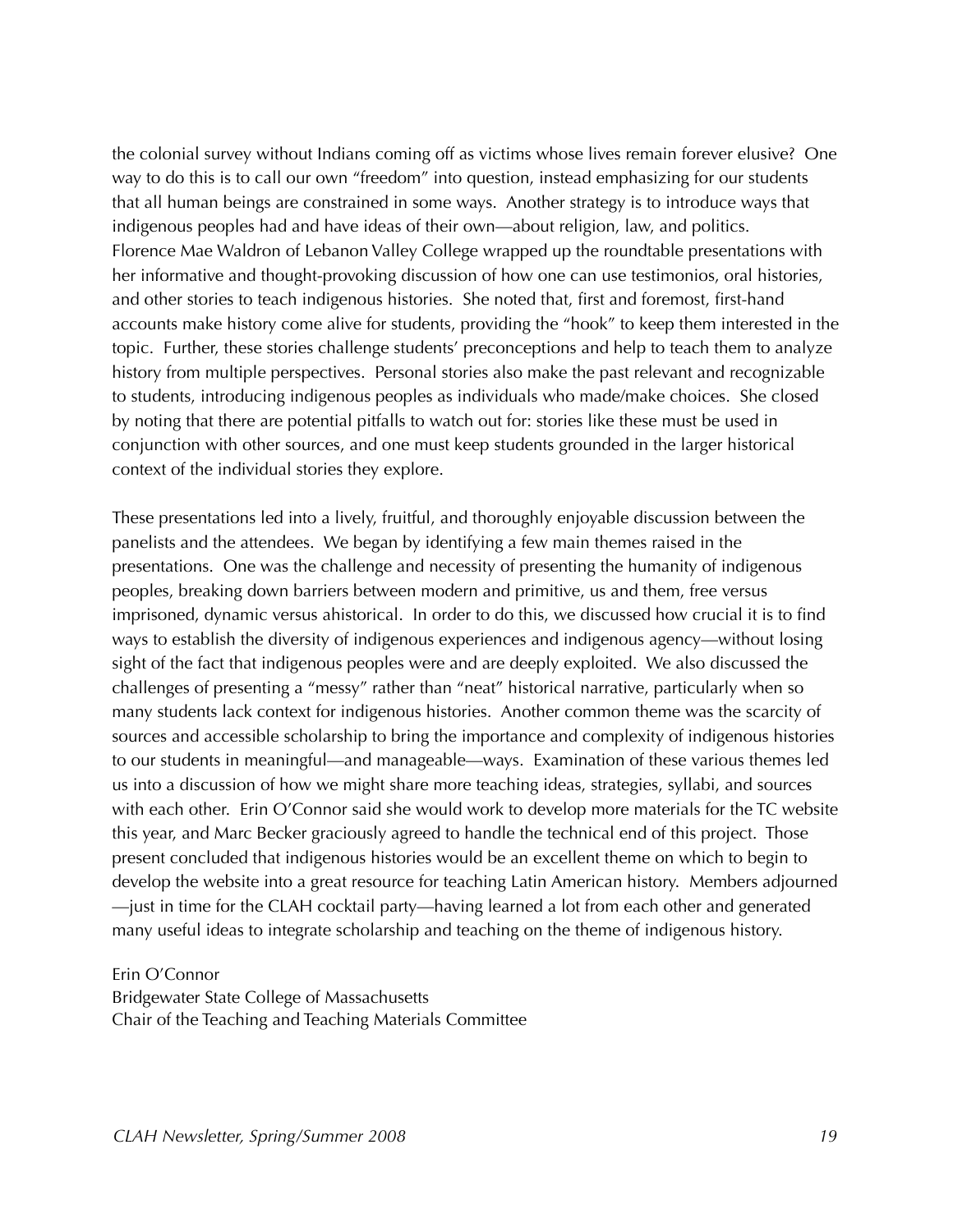# **VI. CLAH 2007 PRIZES AND AWARDS**

#### **Bolton-Johnson Prize**

The winner of the Bolton-Johnson Prize for the best book in English on any significant aspect of Latin American history is **Steve J. Stern** for *Battling for Hearts and Minds in Pinochet's Chile* (Duke University Press, 2006).

#### **Lydia Cabrera Award for Cuban Historical Studies**

The Lydia Cabrera Prize for the best project proposal for the study of Cuba between 1492 and 1868 was awarded to **Amanda Warnock** and **Alejandro de la Fuente**. Amanda Warnock's project is entitled "Partner and Rivals: New England, Cuba and the Atlantic World." Alejandro de la Fuente's project is entitled "Slaves and the Law in Colonial Cuba."

#### **Conference on Latin American History Prize**

Awarded annually for a distinguished article on any significant aspect of Latin American history appearing in journals edited or published in the United States, other than in *HAHR* or *The Americas*. The winners for 2007 are **Lyman Johnson** and **Zephyr Frank** for "Cities and Wealth in the South Atlantic: Buenos Aires and Rio de Janeiro before 1860, appearing in *Comparative Studies in Society and History* Volume 48, Number 3, July 2006: 634-668.

Honorable Mention went to **Barbara Weinstein** for "Inventing the 'Mulher Paulista': Politics, Rebellion and the Gendering of Brazilian Regional Identities, appearing in *The Journal of Women's History,* Volume 18, Number 1, 2006: 22-49.

#### **Lewis Hanke Prize**

Given annually to a recent Ph.D. recipient in order to conduct field research that will allow transformation of the dissertation into a book, the Lewis Hanke Prize was awarded to **Ian Read** for his project entitled "Unequally Bound: The Conditions of Slave Life and treatment in Santos County, Brazil, 1822-1888."

#### **James Alexander Robertson Memorial Prize**

For the best article in the *Hispanic American Historical Review*, The James Alexander Robertson Memorial Prize was awarded to **Matthew O'Hara** for "Stone, Mortar and Memory: Church Construction and Communities in Late Colonial Mexico City," in the *Hispanic American Historical Review* (84)6, 2006: 647-680.

#### **Tibesar Prize**

The Tibesar Prize, for the most distinguished article published by *The Americas* went to **Leo Garafolo** for "Conjuring with Coca and the Inca: the Andeanization of Lima's Afro-Peruvian Ritual Specialists, 1580-1690," in *The Americas* 63:1, (July 2006): 53-80.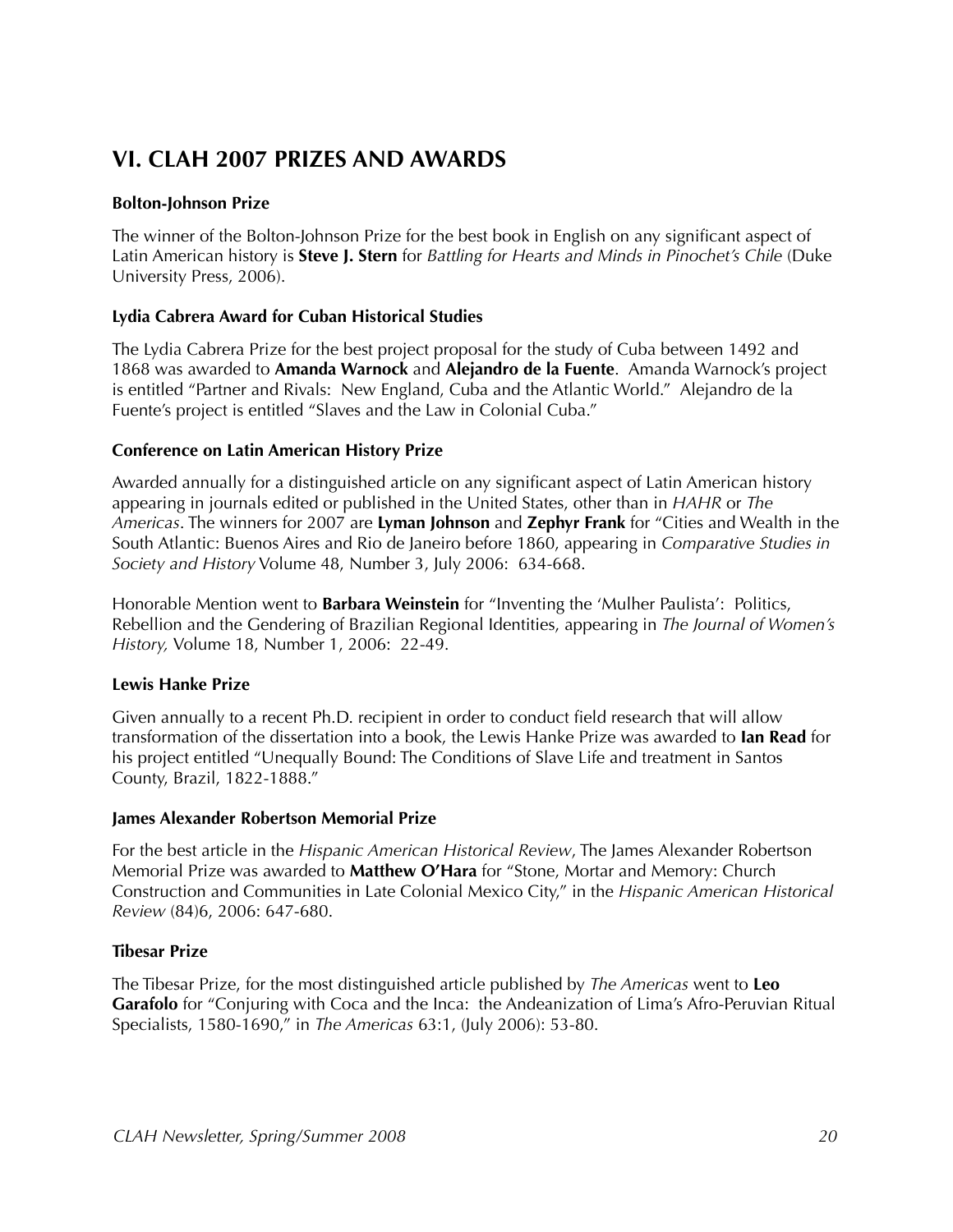Honorable Mention went to **Willie Hiatt** for "Flying 'Cholo': Incas, Airplanes, and the Construction of Andean Modernity in 1920s Cuzco, Peru Guadalupe: the Cloth, the Artist, and Sources in Sixteenth-Century New Spain," in *The Americas* 63:3, (January 2007): 327-358.

#### **Warren Dean Memorial Prize**

Awarded for the best work on the history of Brazil published in 2005 and 2006, presented to **Jeffrey Needell** for *The Party of Order: The Conservatives, the State and Slavery in the Brazilian Monarchy, 1831-1871* (Stanford University Press, 2006).

Honorable Mention went to **Hal Langfur** for *Forbidden Lands: Colonial Identity, Frontier Violence, and the Persistence of Brazil's Eastern Indians, 1750-1830* (Stanford University Press, 2006).

#### **Howard Cline Prize**

For the best work on Indians in Latin American history in 2005 and 2006, the prize went to **Cecilia Méndez** for *The Plebeian Republic*: The Huanta Rebellion and the Making of the Peruvian State, 1820-1850 (Duke University Press, 2005).

#### **James R. Scobie Memorial Award for Preliminary Dissertation Research**

The purpose of the James R. Scobie Memorial Award is to permit a short, exploratory research trip abroad to determine the feasibility of a Ph.D. dissertation topic dealing with some facet of Latin American History. **Brigitte Cairus** of York University was awarded the prize for "Outside Racial Democracy: Identity and Conversion among Roms in Brazil." **Sarah Jaffe** of Tulane University at received the prize for "Identifying Missionaries of Nationalism in Revolutionary Mexico (1920-1940)." **Brad Lange** of Emory University received the prize for "La República de la Boca: Ethnicity, Politics, and Culture in a Buenos Aires Barrio, 1850-1930." **Andrea Vicente** of Michigan State University received the prize for "Singleness and the State: The Daily Lives of Widowed and Single Women in 19th century Guadalajara, Mexico."

#### **Elinor Melville Prize for Environmental History**

The Elinor Melville Prize, which carries a stipend of \$500, is awarded for the best book in English, French, Spanish or Portuguese on Latin American Environmental History that is published anywhere during the imprint year previous to the year of the award. This year's recipient was **Myrna Santiago** for *The Ecology of Oil: Environment, Labor and the Mexican Revolution, 1900-1938* (Cambridge University Press, 2006).

#### **Distinguished Service Award**

The Conference on Latin American History Award for Distinguished Service to the profession is conferred upon a person whose career in scholarship, teaching, publishing, librarianship, institutional development or other fields demonstrates significant contributions to the advancement of the study of Latin American history in the United States. This year's Distinguished Service Award was given to **William Taylor**.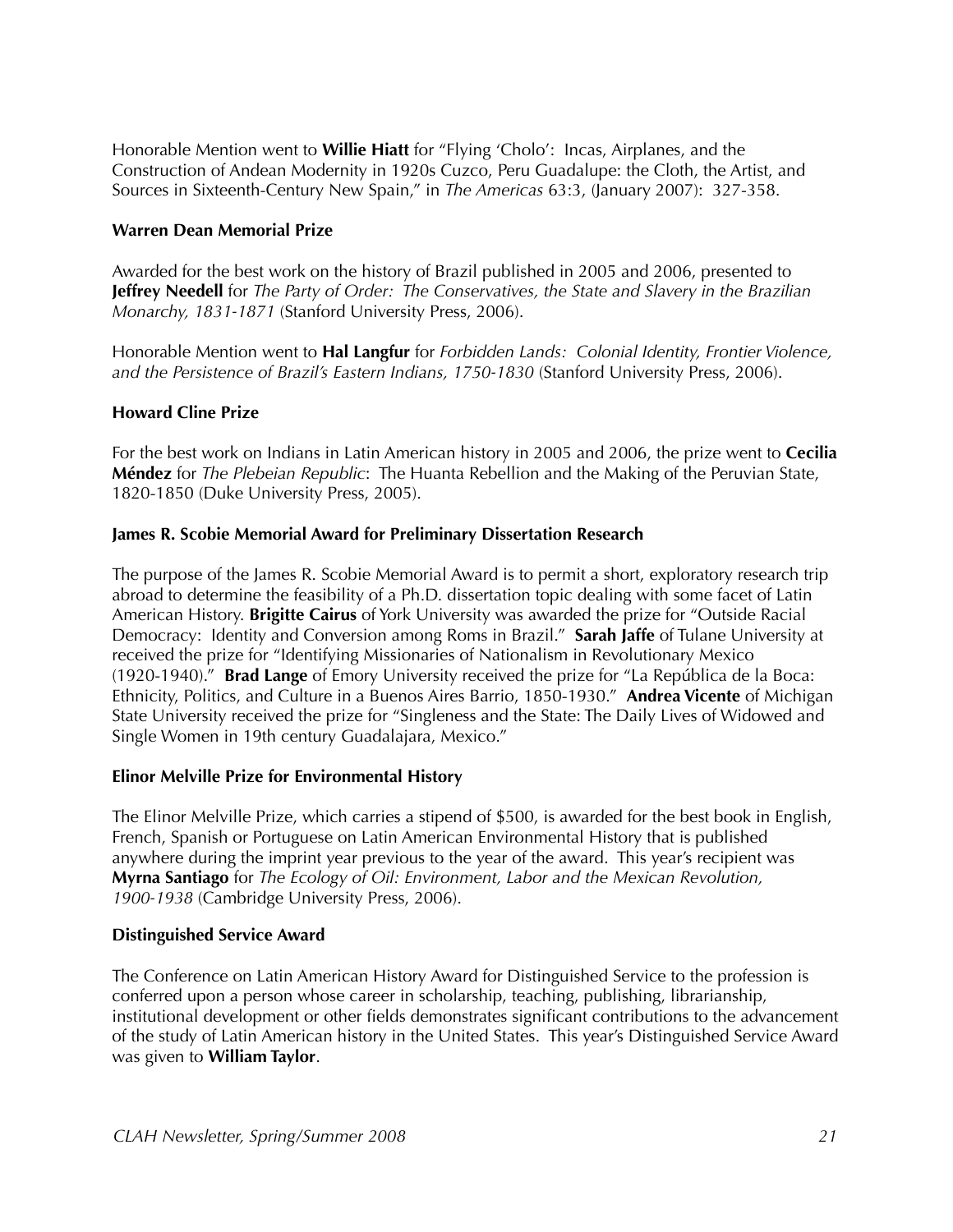# **VII. CLAH 2008 PRIZES AND AWARDS**

#### **PRIZES FOR WHICH NOMINATIONS ARE REQUIRED:**

#### **DISTINGUISHED SERVICE AWARD**

The Conference on Latin American History Award for Distinguished Service to the profession is conferred upon a person whose career in scholarship, teaching, publishing, librarianship, institutional development or other fields demonstrates significant contributions to the advancement of the study of Latin American history in the United States.

Distinguished Service Award Committee for 2008:

 Chair: Ida Altman, (University of Florida), 1301 NW 17th Street, Gainesville, FL 62605. Maurício Tenorio, University of Chicago, Department of History, 5801 South Ellis, Chicago, IL 69637. Margaret Chowning, (University of California, Berkeley), 6447 Hillegass Ave, Oakland, CA 94618

#### **Deadline for receipt of nominations:** June 1, 2008

#### **BOLTON-JOHNSON PRIZE**

The Bolton-Johnson Prize, which carries a stipend of \$1,000, is awarded for the best book in English on any significant aspect of Latin American History that is published anywhere during the imprint year previous to the year of the award.

Bolton-Johnson Prize Committee for 2008: Chair, Peter Guardino, Department of History, Indiana University, Ballantine 742, 1020 E. Kirkwood Ave., Bloomington, IN 47405. Elizabeth Kuznesof, (University of Kansas), 721 Ohio Street, Lawrence, KS 66044. Florencia Mallon, Department of History, University of Wisconsin, 455 N. Park St., Madison, WI 53706-1483.

#### **Deadline for receipt of nominations:** June 1, 2008.

#### **ELINOR MELVILLE PRIZE FOR LATIN AMERICAN ENVIRONMENTAL HISTORY**

The Melville prize, which carries a stipend of \$500, is awarded for the best book in English, French, Spanish or Portuguese on Latin American Environmental History that is published anywhere during the imprint year previous to the year of the award.

Melville Prize Committee Members for 2008:

Chair: Sonya Lipsett-Rivera, Department of History, Carleton University, 1125 Colonel By Drive, Ottawa, ON K1S 5B6, Canada; Stuart McCook, Department of History, University of Guelph, Guelph, ON N1G 2W1, Canada; Susan Deeds, Northern Arizona University, Department of History, Box 6023, Flagstaff, AZ 86011.

#### **Deadline for receipt of nominations:** June 1, 2008.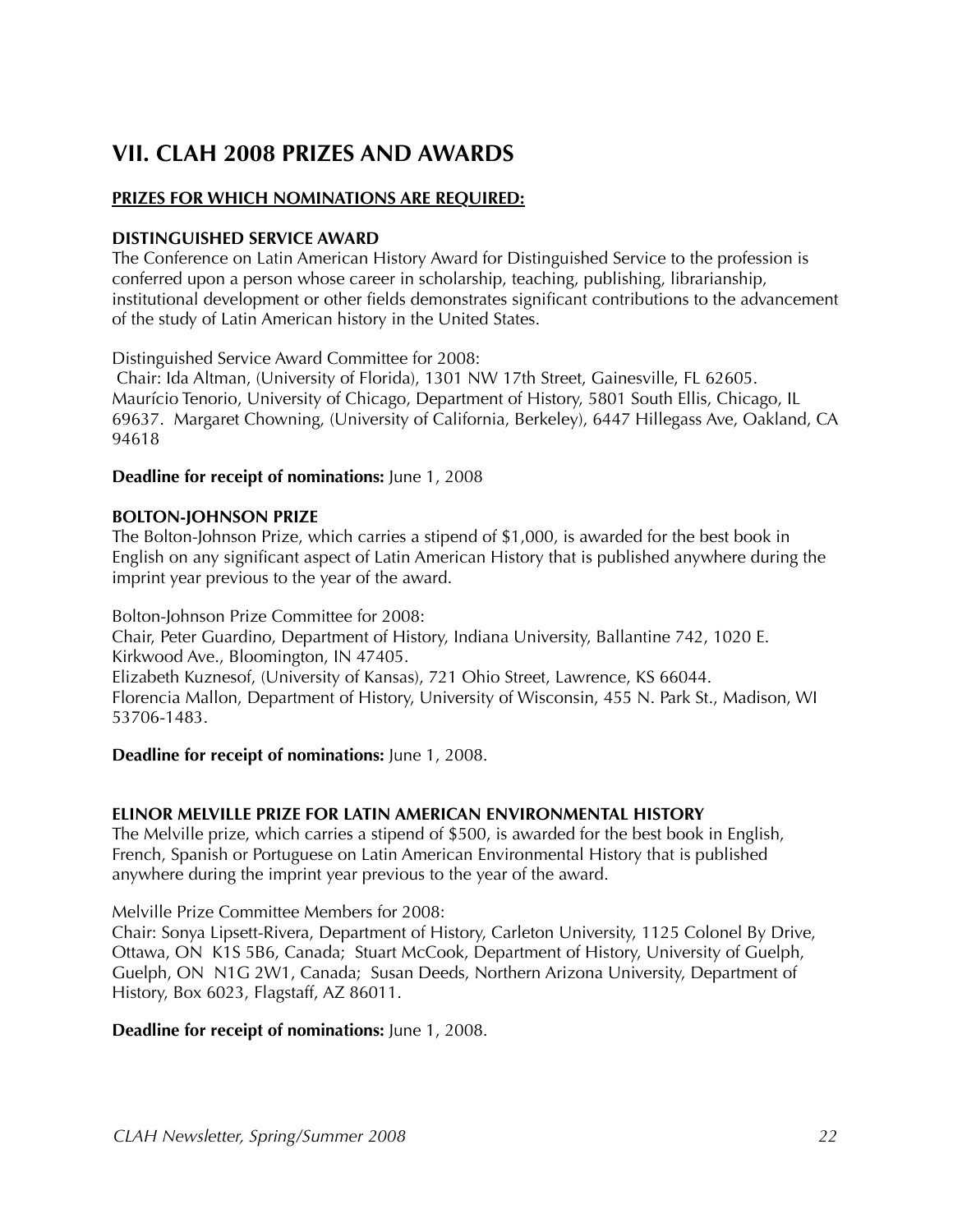#### **CONFERENCE ON LATIN AMERICAN HISTORY PRIZE**

#### **(These revised prize guidelines were approved by the General Committee in January, 2008)**

This prize was established in 1961. It carries a stipend of \$500.

The Conference on Latin American History Prize is awarded annually for a distinguished article on any significant aspect of Latin American history by a member of the CLAH, not appearing in the *Hispanic American Historical Review* or *The Americas*. The committee will consider nominated and self-nominated articles in English, Spanish, Portuguese and French. To be eligible for the prize, authors must be members of the CLAH during the year the article is published and the year that it is considered for the award.

The committee will review only those articles published in the year preceding the award. Thus articles published in 2007 will be considered for the 2008 award to be presented at the conference in January 2009. For an article to be considered, each of the three committee members must receive a copy by mail by June 1, 2008. The Secretariat should be informed of the committee's decision no later than October 15, 2008.

#### Conference Prize Committee for 2008:

Chair: B.J. Barickman, Department of History, Social Sciences Bldg. 215, University of Arizona, Tucson, AZ 85721. Andrew Kirkendall (Texas A&M University), 4013 Meadowood Drive, Bryan, TX 77802. Maria-Elena Martinez, Department of History, SOS 153, University of Southern California 3520 Trousdale Pkwy., Los Angeles, CA 90089-0034.

#### **PRIZES AND AWARDS FOR WHICH APPLICATIONS ARE REQUIRED:**

#### **JAMES R. SCOBIE MEMORIAL AWARD FOR PRELIMINARY PH.D. RESEARCH**

The purpose of the award is to permit a short, exploratory research trip abroad (normally four to twelve weeks) to determine the feasibility of a Ph. D. dissertation topic dealing with some facet of Latin American history. The funds are to be used only for international travel expenses and may not exceed \$1,500.

Scobie Award Committee for 2008:

Chair: Jamie Sanders, Department of History, Utah State University, 0710 Old Main Hill, Logan, UT 84322-0710.

Karin Rosemblatt, (Syracuse University), 12 Niles Street, Brighton, MA 02135. Karen Graubart, University of Notre Dame, History Department, O'Shaughnessy Hall, Notre Dame, IN, 46556.

**Deadline to apply:** April 3, 2008

#### **LYDIA CABRERA AWARDS FOR CUBAN HISTORICAL STUDIES**

Lydia Cabrera Awards are available to support the study of Cuba between 1492 and 1868. Awards are designed specifically to support: 1) original research on Cuban history in Spanish, Mexican, and U. S. archives; 2) the publication of meritorious books on Cuba currently out of print; and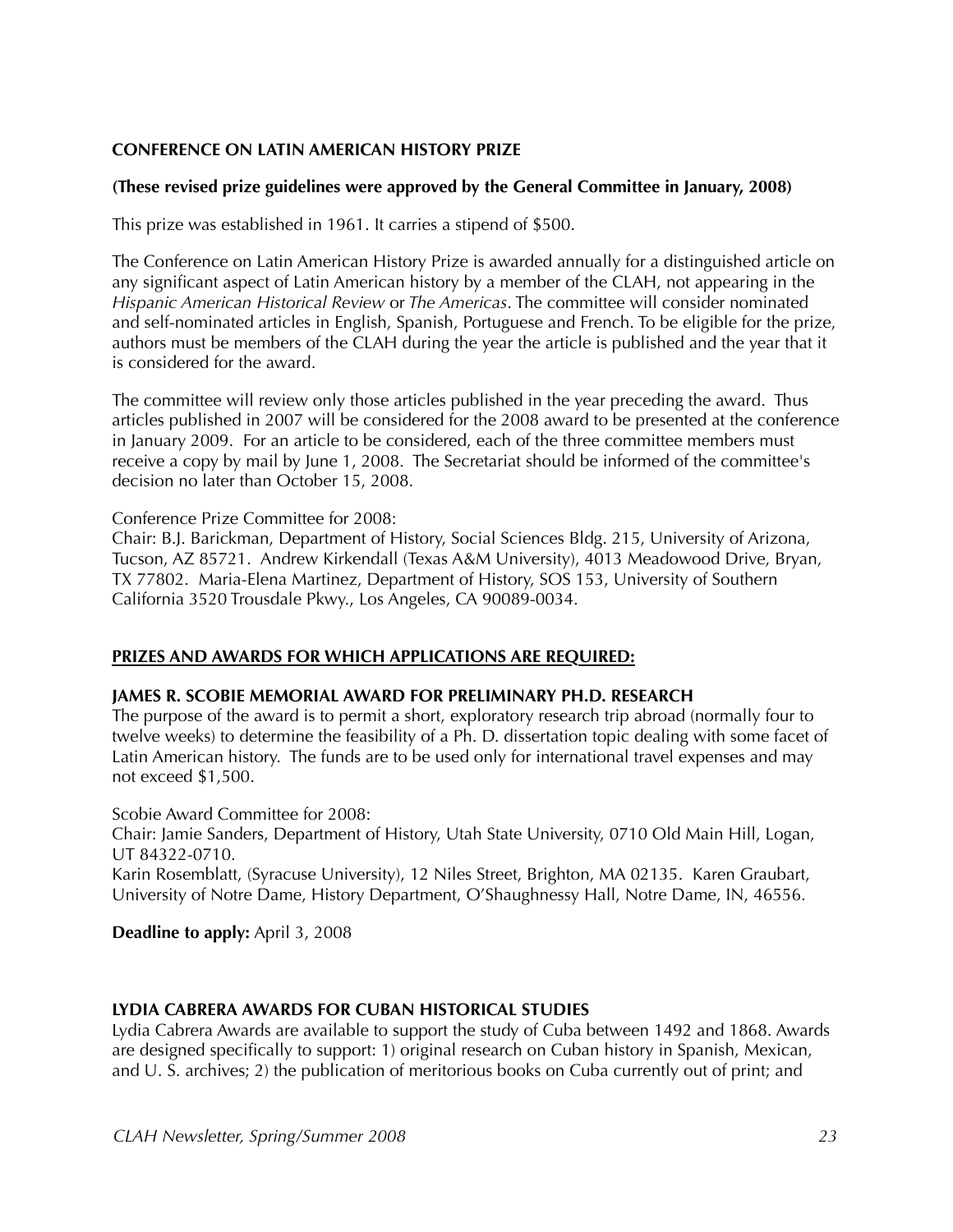3) the publication of historical statistics, historical documents, and guides to Spanish archives relating to Cuban history between 1492 and 1868.

Cabrera Prize Committee for 2008:

Chair: Robin Derby, Department of History, UCLA, 6265 Bunche Hall, Box 951473, Los Angeles, CA 90095-1473. David Sartorius, University of Maryland, Department of History, 2115 Francis Scott Key Hall, College Park, MD, 20742. Sherry Johnson, Florida International University, History Dept/DM397, University Park, Miami, FL 33199

**Deadline to apply:** June 1, 2008

#### **LEWIS HANKE PRIZE**

The Lewis Hanke Award, which carries a stipend of up to \$1,000, is given annually to a recent Ph.D. recipient in order to conduct field research that will allow transformation of the dissertation into a book.

Hanke Prize Committee for 2008:

 Chair: Charles Walker, Department of History, University of California, Davis, One Shields Avenue, Davis, CA 95616. Alida Metcalf, Trinity University, One Trinity Place, San Antonio, TX 78212-7200. Christine Ehrick, Department of History, University of Louisville, Louisville, KY 40292

**Deadline to apply:** June 1, 2008

#### **PRIZES FOR WHICH NO NOMINATIONS ARE NECESSARY:**

#### **JAMES ALEXANDER ROBERTSON MEMORIAL PRIZE**

The James Alexander Robertson Prize is awarded annually for an article appearing (during the year preceding the award) in one of the four consecutive issues of the *Hispanic American Historical Review*, and carries a stipend of \$500.

Robertson Prize Committee for 2008:

 Chair: Vincent Peloso, Howard University; Matthew Restall, Penn State University; Brodwyn Fischer, Northwestern University.

#### **TIBESAR PRIZE**

The Tibesar Prize is awarded annually for an article appearing during the preceding volume year (July-April) which ends in the year before the award is announced) in *The Americas*, and carries a stipend of \$500.

Tibesar Prize Committee for 2008:

 Chair, Jeremy Baskes, Ohio Wesleyan University; Lillian Guerra, Yale University; Tiffany Thomas-Woodard, University of New Mexico.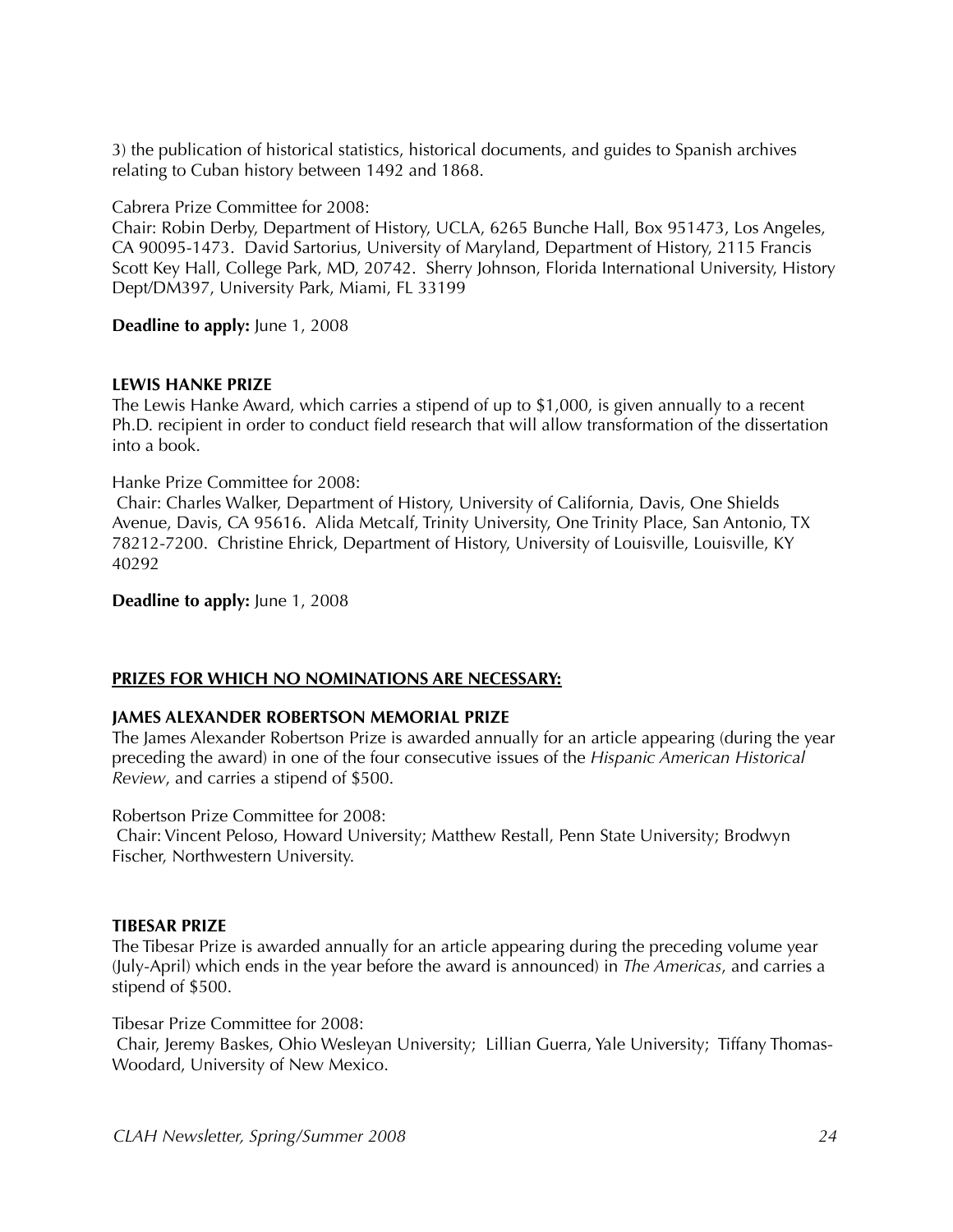### **VIII. NEWS FROM MEMBERS**

#### **Adorno**, **Rolena**

Yale University

*Publications:*

*De Guancane a Macondo: Estudios de literatura hispanoamericana*. Seville, Spain: Renacimiento, 2007.

*The Polemics of Possession in Spanish American Narrative*. New Haven and London: Yale University Press, 2007

*Honors:*

Awarded an honorary professorship ("profesora honoraria") by La Pontificia Universidad Católica del Perú, Lima, Peru, on October 26, 2007.

#### **Becker, Marjorie**

University of Southern California *Publications*: *Body Bach*. Tebot Bach. 2005

"As Though They Meant Her No Harm, María Enríquez Remade the Friends Who Abandoned Her-- Their Intentions, Their Possibilities, Their Worlds-- Inviting Them, (Perhaps, It is True,) To Dance." *Rethinking History*. March, 2008.

*Grants, Fellowships, Honors, Awards: Body Bach* was nominated for the National Book Award in poetry.

*Research:*

Continuing research fusing together dance politics, ongoing, as revealed in my collection of articles in **History and Theory and Rethinking History** 

*Other Professional Activities:* Chaired to TIBESAR Prize Committee 2006, wrote statement, read it at CLAH Luncheon.

#### **Ching, Erik**

Furman University

 *Publications:*

*Remembering a Massacre in El Salvador: The Insurrection of 1932, Roque Dalton and the Politics of the Historical Memory*. Albuquerque: University of New Mexico Press, 2007. Coauthored with Héctor Líndo and Rafael Lava.

*Reframing Latin America: A Cultural Theory Reading of the Nineteenth and Twentieth Centuries*. Austin: University of Texas Press, 2007. Co-authored with Christina Buckley and Angélica Lozano-Alonso.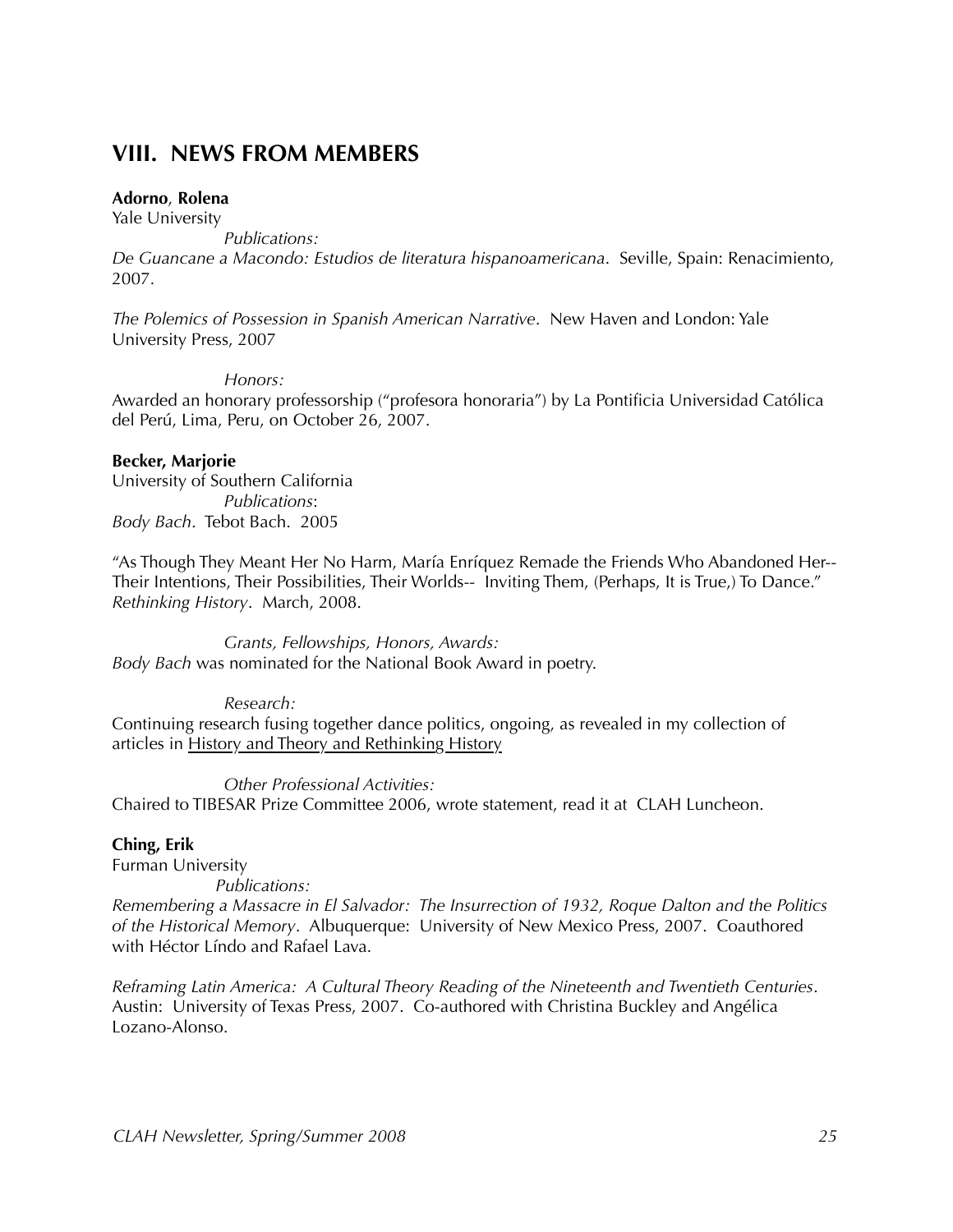#### **Graubart, Karen**

University of Notre Dame *Publications: With Our Labor and Sweat: Indigenous Women and the Formation of Colonial Society, Peru 1550-1700*. Stanford, 2007 *Promotions, Appointments, Transfers, and Visiting Professorships:* Associate Professor, University of Notre Dame

#### **Kirkland, Robert**

Claremont McKenna College *Appointments, Promotions, Changes in Employment:* Elected President of the Pacific Coast Council on Latin American Studies

#### **Klaren, Peter**

George Washington University *Publications:* "Time of Fear (1980-2000), Modern Violence and the long Sweep of Peruvian History," in *Historizar El Pasado Vivo en America Latina/Historicizing the Living Past in Latin America*. Edited by Anne Perotin-Dumon. (Bilingual e-publication, 2007). http://etica.uahurtado.cl/historizarelpasadovivo. Sponsored by the Ford Foundation

 *Promotions, Appointments, Transfers, and Visiting Professorships:* Visiting Professor of History, University of California, Irvine, 2007-08

#### *Institutional:*

The new director of the Latin American and Hemispheric Studies Program, Elliott School of International Affairs, George Washington University is Professor Cynthia McClintock, Political Science, 2007-2010.

#### **Lavrin, Asunción**

Arizona State University

*Publications:*

"La construcción de la niñez en la vida religiosa. El caso Novohispano." In Pablo Rodríguez and María Emma Manarelli, coords. *História de la infancia en América Latina Bogotá: Universidad Externado de Colombia*. 2007, 121-144.

"Female Visionaries and Spirituality." In *Religion in New Spain*, edited by Susan Schroeder and Stafford Poole. Albuquerque: University of New Mexico Press, 2007: 160-178.

#### *Other Professional Activities*:

Keynote Speech: South Central Renaissance Conference at Our Lady of the Lake University, San Antonio, Texas, March 2007: "Masculine and Feminine: The Construction of Gender Roles in the Regular Orders in Early Modern Mexico."

Keynote Speech, Western Association of Women's Historians, University of San Diego, California, May 3-6. "Femininity and Masculinity Through the Prism of Religion: Mexico, 1550-1800. Franklin Pease Prize Committee 2007. Sponsored by the Colonial Latin American Review.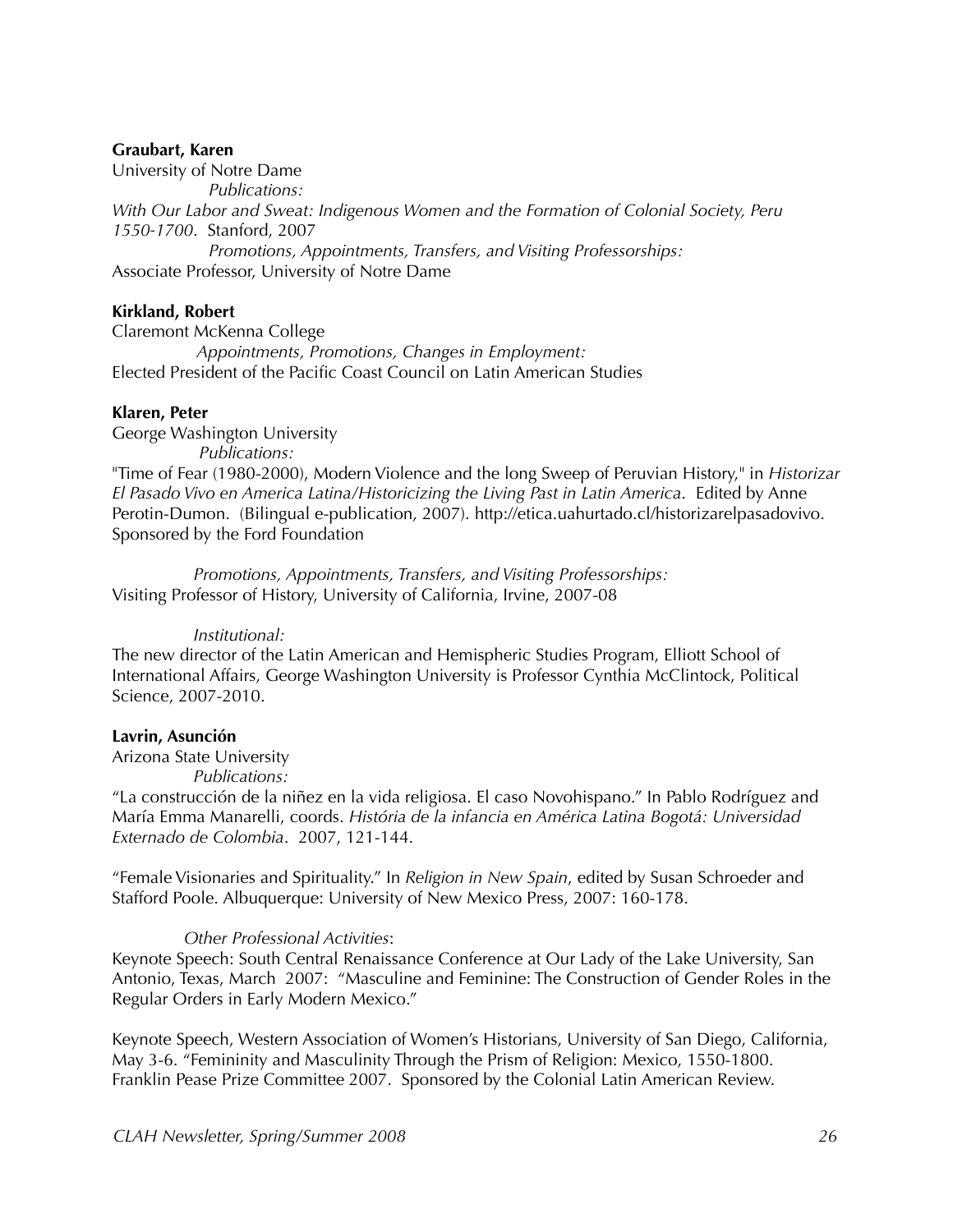"Masculinity and Femininity as Religious Constructions in Colonial Mexico." Paper given at the Thirteenth Annual ACMRS Conference. Tempe, Arizona, February 15-17, 2007.

#### **Pike, Ruth**

Hunter College, Cuny Emerita *Publications:* "Black Rebels: The Cimarrons of Sixteenth-Century Panama." The Americas 64:2 October, 2007, 243-266

#### **Richmond, Douglas W.**

University of Texas at Arlington *Professional Activities:*

Presented "The Socioeconomic Dimensions of Yucatecan Political Conflict, 1855-1876" at the 26<sup>th</sup> annual meeting of the Gulf South History and Humanities Conference in Mobile on October 12, 2007

#### **Saeger**, **James**

Lehigh University

 *Publications: Francisco Solano López and the Ruination of Paraguay: Honor and Egocentrism.* Rowman and Littlefield Publishers

#### **Wasserman, Mark**

Rutgers University  *Publications: Latin American and Its People*. Longman; 2nd edition. Co-authored with Cheryl E. Martin

#### **Webre**, **Stephen**

Louisiana Tech University

 *Publications:*

"Defense, Economy and Politics in Seventeenth-Century Nicaragua: Don Fernando Francisco de Escobedo and the Fortification of the San Juan River, 1672-1673." Jahrbuch für Geschichte Latienamerikas, XLIV (2007), 93-110.

#### *Research:*

"Conclusion: Change and Continuity in Bourbon Central America." In: Politics, Economy, and Society in Bourbon Central America, 1759-1821, ed. By Jordana Dym and Christophe Belaubre, pp. 265-273, Boulder: University Press of Colorado, 2007.

#### *Other Professional Activities:*

"Spanish Failure on the Guatemala Frontier: Don Martín Alfonso de la Tovilla and the Relación de Verapaz y Manché, 1631-1635," Latin American Studies Association, Montreal, Sept. 5-8, 2007.